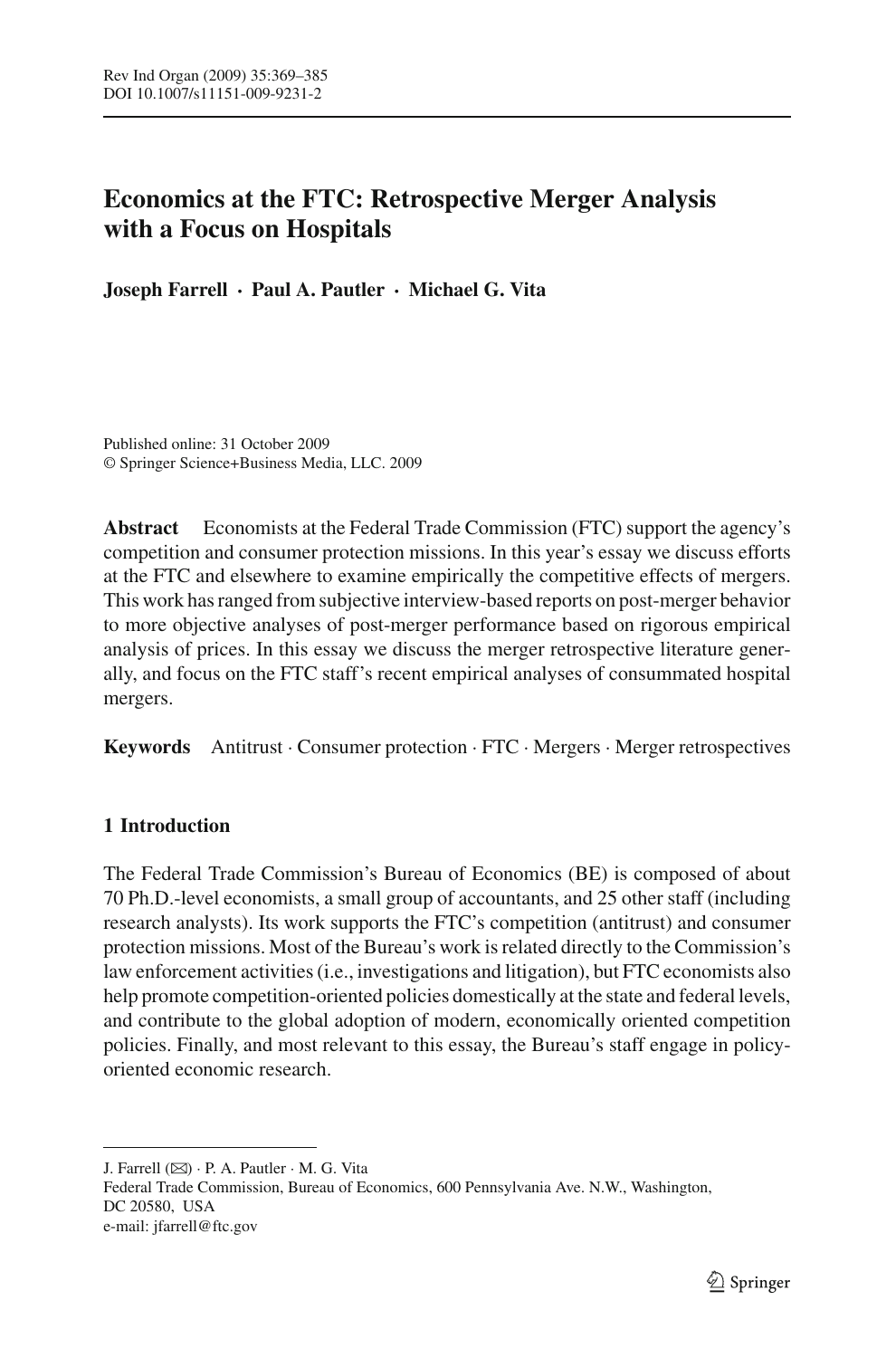Last year's contribution to the Antitrust and Regulatory Update issue of this Review discussed a variety of topics, including the Google-DoubleClick merger, resale price maintenance, mortgage disclosures, and the effects of credit scoring on the pricing of automobile insurance policies to minorities. This year, too, FTC economists have been active in many areas. For example, the Bureau worked with international organizations to help refine and beneficially coordinate cross-border competition and consumer policies. FTC economists also participated in training programs for economists from overseas antitrust agencies.

In non-merger antitrust, we continued our efforts to understand better the positive and normative aspects of vertical restraints, focusing particularly on minimum resale price maintenance (RPM). In 2007, the US Supreme Court eliminated the long-stand-ing policy of per se illegality of minimum RPM.<sup>[1](#page-1-0)</sup> In response, the FTC held workshops to inquire further into the theoretical analysis of RPM, and to review relevant empiri-cal evidence from both the United States and other nations.<sup>[2](#page-1-1)</sup> Because RPM had been illegal per se in the US since 1975, there is little recent empirical evidence on the actual effects of private RPM programs.<sup>3</sup> The closest parallels tend to come from non-US government-mandated and enforced programs of price control that differ substantially from the privately adopted and enforced distribution controls that will be the subject of antitrust review in the US.[4](#page-1-3)

In November 2008 we hosted our first annual academic-style Industrial Organization conference, conducted jointly with Northwestern University's Center for the Study of Industrial Organization and the Searle Center. Thanks in large part to the

<span id="page-1-0"></span><sup>1</sup> Leegin Creative Leather Products, Inc. v. PSKS, Inc., 127 S. Ct. 2705 (2007). Dr. Miles Med. Co. v. John D. Park & Sons, 220 US 373 (1911) established initial illegality, but intervening laws (the Miller-Tydings Act and the McGuire Act) in 1937 and 1952, respectively, authorized the states to allow RPM via "Fair Trade Laws". Those laws were repealed in 1975 by the Consumer Goods Pricing Act of 1975, Public Law 94–145, 89 Stat. 801 (1975).

<span id="page-1-1"></span> $2$  For information on the FTC's recent RPM workshops and the presentations by economists and attorneys, see [http://www2.ftc.gov/opp/workshops/rpm/.](http://www2.ftc.gov/opp/workshops/rpm/)

<span id="page-1-2"></span><sup>3</sup> See, e.g., [Ippolito](#page-16-0) [\(1991](#page-16-0)), and [Ippolito and Overstreet](#page-16-1) [\(1996\)](#page-16-1) for earlier analyses of minimum RPM. Also see [Cooper et al.](#page-15-0) [\(2005](#page-15-0)) for a review of existing empirical evidence on minimum RPM.

<span id="page-1-3"></span><sup>4</sup> In 1997, France enacted a law known as the *Loi Galland*. The *Loi Galland* prevents *any* retailer from selling any product below its wholesale "invoice price." Furthermore, the invoice prices established by manufacturers are non-negotiable, and cannot differ across retailers, which means that for a given product, the same price floor applies to *all* retailers. Compliance with this law is enforced by the imposition of heavy fines. Unsurprisingly, [Biscourp et al.](#page-15-1) [\(2008\)](#page-15-1) found that this law sharply increased retail prices.

In the UK, book publishers were permitted to use the "Net Book Agreement" (NBA). According to a recent Office of Fair Trading publication (2008, p. 5), "approximately 1900 publishers used the NBA to restrict the retail price of books in the UK, thus preventing retailers from selling a book under the publisher's chosen (net) price. Any retailer that deviated from the agreement would be refused the supply of future books by *all* publishers [emphasis added]." As the OFT notes (2008, p. 20), "[t]his collective nature of the enforcement of the NBA constituted an unusual example of 'collective resale price maintenance'."

The openly collective (and in the French case, mandatory and government-enforced) nature of these two pricing arrangements is very different from the types of privately negotiated, privately enforced minimum resale price agreements that likely will be the subject of antitrust review in the US (see, e.g., In the Matter of Nine West Group Inc., FTC Docket No. C-3937 [http://www.ftc.gov/os/caselist/c3937.shtm,](http://www.ftc.gov/os/caselist/c3937.shtm) in which the FTC allowed footwear manufacturer Nine West to engage in minimum RPM agreements with its dealers). We doubt therefore whether the British and French evidence provides much useful information about the competitive effects of this latter set of agreements.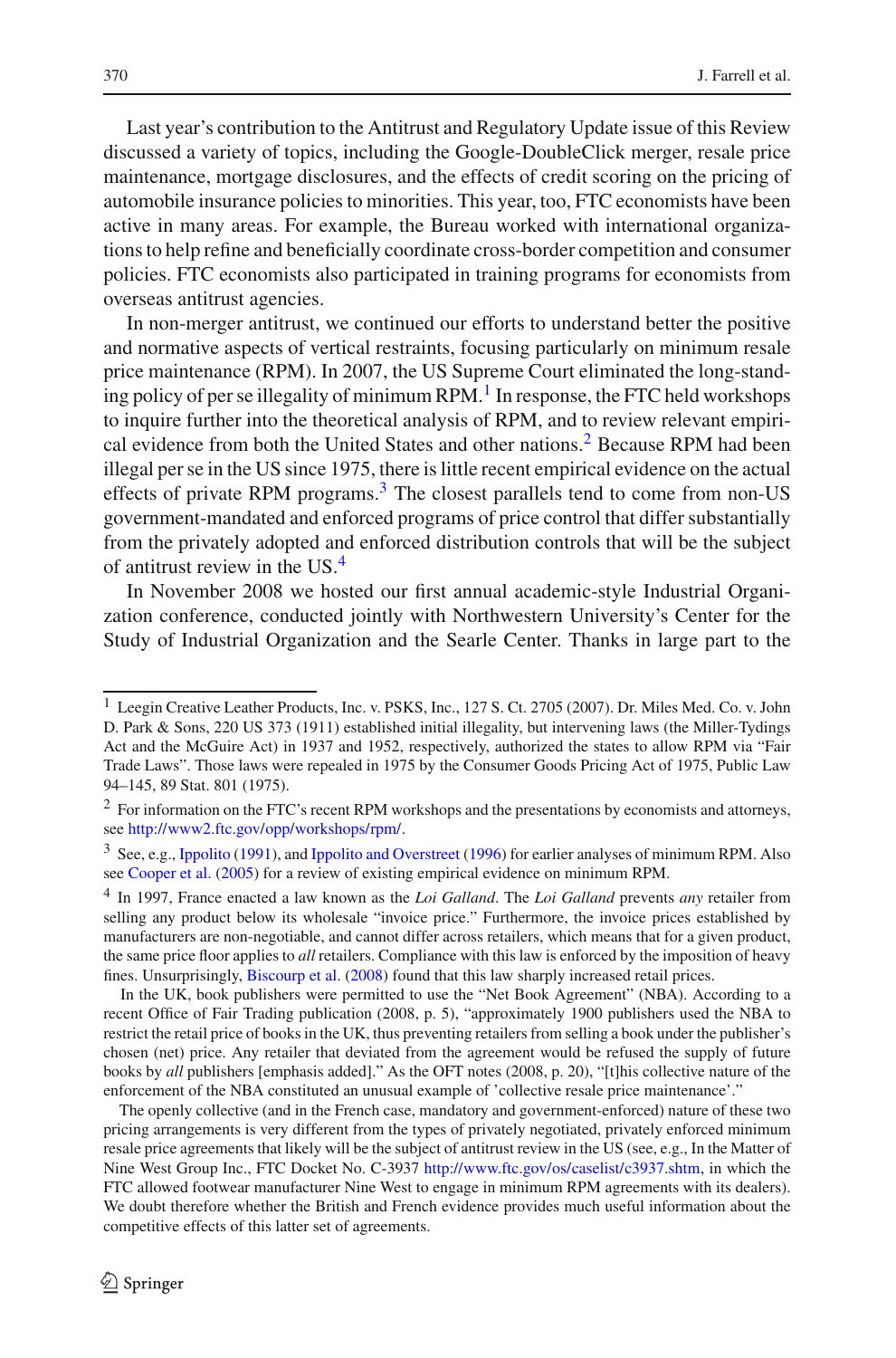Scientific Committee for the conference (Susan Athey, Patrick Bajari, John List, Carl Shapiro, and Scott Stern), we attracted a stellar set of participants. Topics included the economics of privacy and Internet behavior, experiments and behavioral economics, and demand estimation and network economics. A second IO conference is scheduled for November 19–20, 2009. Our call for papers solicits contributions on a number of applied microeconomic topics that are relevant to the FTC's enforcement missions, including dynamic demand estimation, mergers, distribution practices, bundling, loyalty discounts, intellectual property, online advertising, information disclosure, consumer credit, and behavioral and experimental economics.

While FTC economists are interested in all of these topics, most of our work centers on issues related to merger enforcement. The dollar volume of general merger and acquisition (M&A) activity fell substantially as the credit crunch that began in mid-2007 continued to affect the macroeconomy adversely. Mergerstat reported that US M&A activity was about \$0.7 TR in 2008, compared with \$1.4 TR in the peak year of 1999.<sup>5</sup> Still, we reviewed 21 mergers in great depth in fiscal year 2008, and the agency challenged all or some aspect of 15 of those transactions. We also continued to make our enforcement efforts more transparent by releasing additional aggregated merger enforcement data for the past decade, and by producing a report examining how efficiency claims were handled in recent merger investigations.<sup>[6](#page-2-1)</sup>

Thus, this year's essay stresses our continuing work on retrospective merger analysis, especially the Bureau's recent studies of consummated hospital mergers. Section [2](#page-2-2) briefly discusses merger retrospectives in general, while Sect. [3](#page-6-0) focuses on those in the US hospital industry.

## <span id="page-2-2"></span>**2 Merger Retrospectives**

A retrospective merger analysis attempts to determine *ex post* how, if at all, a particular merger affected equilibrium behavior in one or more markets. This is a challenging task. In principle, a thorough retrospective analysis of a merger might have to examine outcomes in all of the (perhaps many) markets affected by the transaction. For example, in banking mergers, prices of many deposit and loan products might be affected; in airline mergers, network effects might imply that a merger could affect even those antitrust markets where the merging entities did not compete directly. Multiple dimensions of competition might have to be examined (including product output, product quality, product variety, innovation, etc., for both the affected firms and their rivals). And the study might have to extend several years before and after the deal to allow sufficient time for any merger effects to appear, but not so long that the merger effects become confounded with other market shocks.

Analyzing a merger retrospectively necessarily involves modeling and estimating a counterfactual. If (as is usual) one studies a consummated merger, the counterfactual

<sup>5</sup> MergerStat Review 2009.

<span id="page-2-1"></span><span id="page-2-0"></span><sup>6</sup> The aggregate merger data covering the years 1996 through 2007 are available at [http://www.ftc.gov/os/](http://www.ftc.gov/os/2008/12/081201hsrmergerdata.pdf) [2008/12/081201hsrmergerdata.pdf.](http://www.ftc.gov/os/2008/12/081201hsrmergerdata.pdf) The examination of merger efficiencies by [Coate and Heimert](#page-15-2) [\(2009](#page-15-2)) is available at <http://www.ftc.gov/os/2009/02/0902mergerefficiencies.pdf.>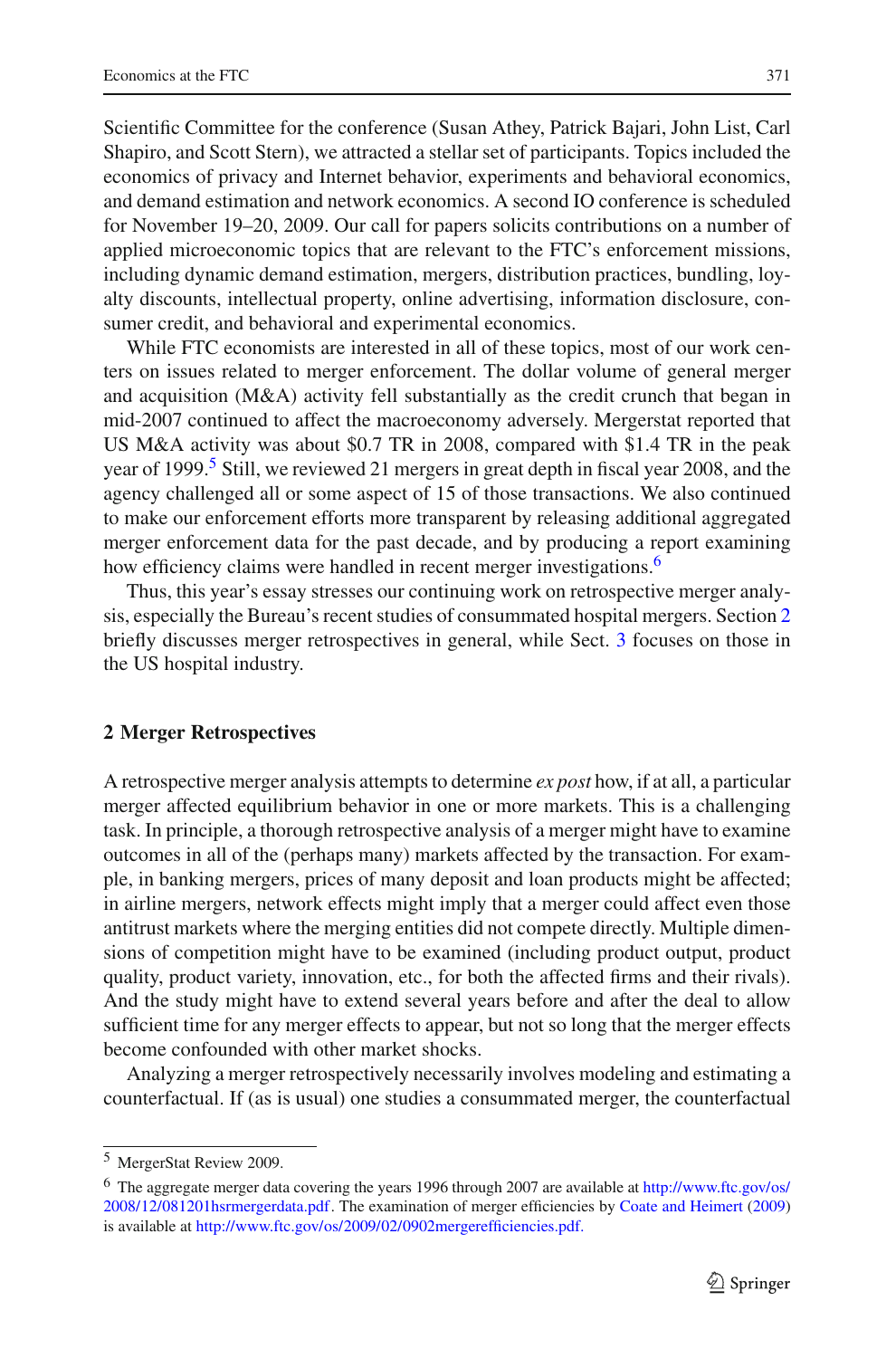is "what would have happened if the merger had not taken place?" While there are alternative methods for estimating this counterfactual, the customary approach uses a comparison/control group—a set of firms, products, or markets that, ideally, would be unaffected by the merger, but in other respects behave just like those affected by the merger.

The choice of mergers to study also raises important questions. Usually a merger retrospective will consider one (or at most a small set of) consummated merger(s). To address whether merger enforcement policy should be tightened or loosened, many scholars have sought to identify mergers "at the margin," i.e., mergers that plausibly were anticompetitive or nearly so, but that nonetheless were not successfully challenged for a variety of idiosyncratic reasons. [Carlton](#page-15-3) [\(2009\)](#page-15-3) observes that in some respects, this research strategy is not well-matched to this policy question. He has recom[mended](#page-16-2) [an](#page-16-2) [alternate](#page-16-2) [strategy](#page-16-2) [\[already](#page-16-2) [used](#page-16-2) [in](#page-16-2) [some](#page-16-2) [papers,](#page-16-2) [such](#page-16-2) [as](#page-16-2) Prager and Hannan [\(1998](#page-16-2))] of studying all (or a representative set of) consummated mergers in a particular industry.

Having picked a set of mergers to study, what does one do? The simplest, and sometimes least costly, empirical approach is to ask knowledgeable industry participants (especially customers) after the fact whether the merger affected prices or outputs. This historical survey-intensive approach to retrospective assessment now has become common, and often it is supplemented with an extensive review of the original case files and the collection of objective aggregated data covering the premerger and post-merger periods. Possibly the first attempt at such an interview-based retrospective assessment is the work discussed in March 1990 by then-FTC Chairman Janet Steiger.<sup>[7](#page-3-0)</sup> She described the analysis of four horizontal mergers from the late 1980s that were unchallenged "close calls" for the agency. Those cases were in oil refining, hospitals, pedal harps, and engine bearings. None of the reviews detected an anticompetitive price effect, and in some cases evidence of possible efficiencies was found. Several recent studies sponsored by other competition agencies have taken a similar approach, although the specific method used varies.<sup>[8](#page-3-1)</sup>

FTC economists have produced recent studies of this sort. For example, [Breen](#page-15-4) [\(2004\)](#page-15-4) examined the efficiency claims made by the merging parties in connection with the Union Pacific/Southern Pacific railroad merger. Drawing on post-merger information provided by the firms, and an extensive post-merger review of the transaction by the Surface Transportation Board, he concluded that many of the efficiencies promised by the firms at the time of the investigation ultimately were realized. Breen did not, however, examine all aspects of the merger, so he did not reach a conclusion regarding the overall effects of the transaction.

Recently, [Chen](#page-15-5) [\(2009](#page-15-5)) examined developments in the baby food industry after the FTC blocked the attempted merger of Heinz and Beech-Nut in 2000, an enforcement

<sup>7</sup> See [Steiger](#page-16-3) [\(1990](#page-16-3)).

<span id="page-3-1"></span><span id="page-3-0"></span><sup>8</sup> This work includes reviews of several mergers in diverse industries and more extensive examination of one merger in the power cable industry. See the [UK Office of Fair Trading and Competition Commission](#page-16-4) [\(2005](#page-16-4), [2009](#page-16-5)[\)](#page-15-6) [and](#page-15-6) [the](#page-15-6) [work](#page-15-6) [on](#page-15-6) [the](#page-15-6) [power](#page-15-6) [cable](#page-15-6) [systems](#page-15-6) [market](#page-15-6) [performed](#page-15-6) [for](#page-15-6) [the](#page-15-6) European Commission et al. [\(2006\)](#page-15-6). As with the FTC's merger retrospectives, these studies were in part intended to help the agencies determine if their initial analyses were correct.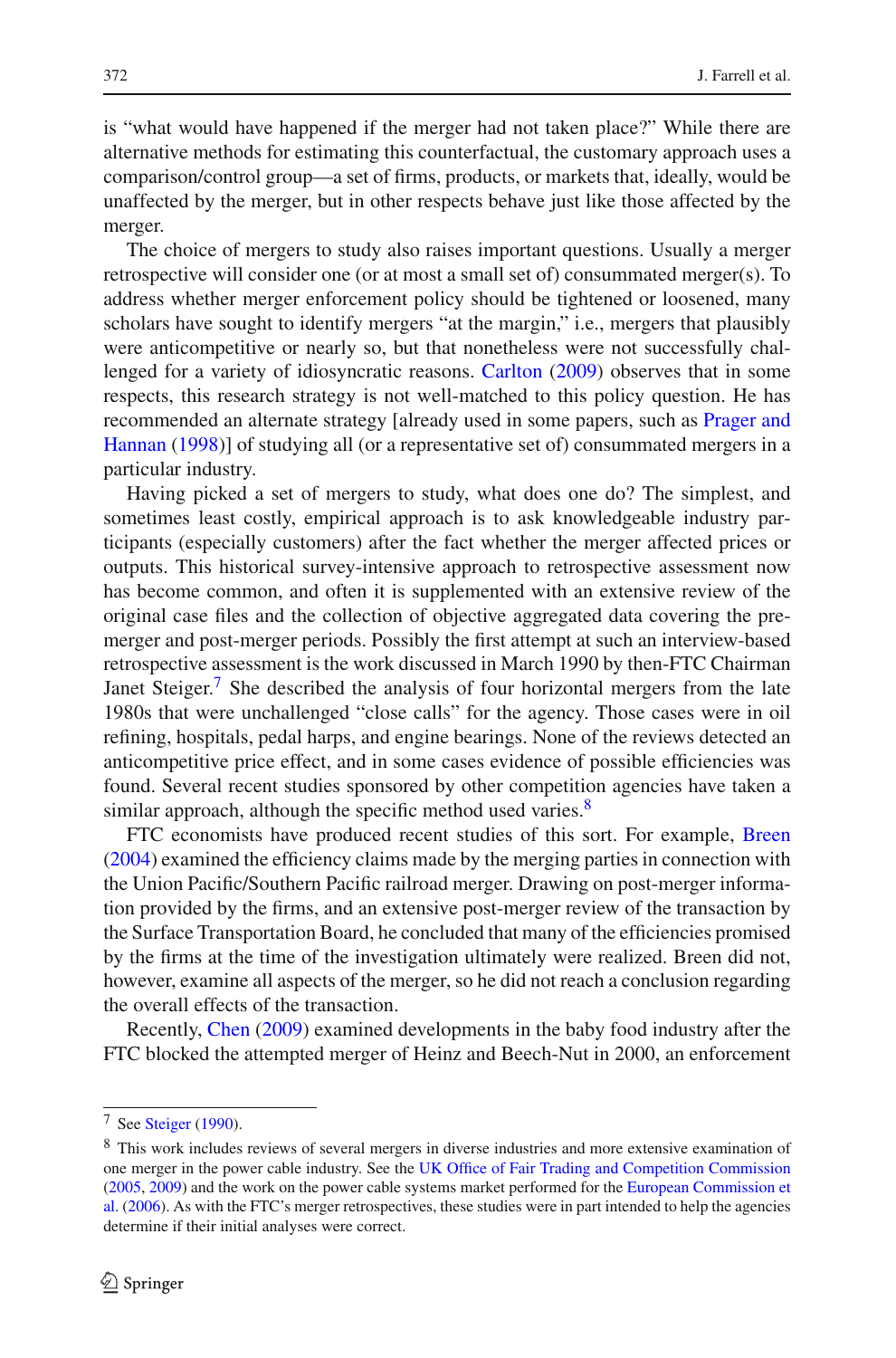decision that has been described as "controversial."[9](#page-4-0) Unfortunately, estimating the impact of a counterfactual merger is harder than estimating the counterfactual of no merger. Still, it is interesting to explore the possible effects of blocking a proposed merger.<sup>[10](#page-4-1)</sup> Chen found that the ownership of all three major players changed over the past eight years. The Gerber brand increased its market share from 72 to 80% in traditional jarred baby food; one rival (Beech-Nut) retained its 12% share; another rival brand (Nature's Goodness, previously owned by Heinz) declined from a 13% share to a 2% share; and a small niche firm featuring organic products (Earth's Best) grew to a 6% share. Real prices per-unit remained unchanged since 2000. A new, publicly funded Beech-Nut plant is in construction in upstate New York. In terms of product development, the industry has moved toward greater use of plastic jars, organic product lines have expanded, and yogurt has become a bigger part of the baby feeding business.

These survey-intensive studies have two intrinsic weaknesses: (1) the subjective nature of the evidence and analysis concerning what *did* happen post-merger; and (2) the non-rigorous method for predicting what *would have* happened absent the merger. Consequently, these studies often are unconvincing.

Accordingly, many researchers have attempted to analyze transactions where they can find objective, detailed data on variables (typically prices) of interest to merger enforcers, and where the counterfactual outcome can be more rigorously estimated or characterized. These requirements often have led researchers to analyze mergers in industries where the firms compete in multiple markets (which facilitates the creation of "control" markets), and for which data are readily available (e.g., collected by a government agency or by a private vendor such as Nielsen or OPIS). In particular, many retrospectives have examined mergers in airlines, banking, oil, consumer goods, [and,](#page-16-6) [as](#page-16-6) [str](#page-16-6)essed below, in the hospital industry.

Pautler [\(2003](#page-16-6)), [Hunter et al.](#page-15-7) [\(2008\)](#page-15-7), [Weinberg](#page-16-7) [\(2008](#page-16-7)), and [Ashenfelter et al.](#page-15-8) [\(2009\)](#page-15-8) review this literature in great detail. As noted, most retrospective studies examine transactions on the "margin" of antitrust enforcement: acquisitions that were perceived to raise potential antitrust issues, but did not trigger a successful enforcement action for a variety of idiosyncratic reasons. These studies typically do not examine the price effects of all attempted or completed mergers, or even of all attempted or completed horizontal mergers (although a few airline and banking merger studies cover a wide range of mergers in those industries). Nor does most of this work inform us about the non-price effects of mergers.<sup>11</sup>

<span id="page-4-0"></span><sup>&</sup>lt;sup>9</sup> According to [Baker](#page-15-9) [\(2009](#page-15-9), p. 162), the decision to challenge the transaction was controversial within the FTC, in part because the firms mounted a vigorous efficiency defense. Baker reports that both the economics and legal staffs recommended that the transaction not be challenged. The Commission decided to seek an injunction only by a vote of 3 to 2.

<sup>&</sup>lt;sup>10</sup> For example, several merger retrospective studies have found that prices rose in anticipation of a horizontal merger; if such a merger is unexpectedly blocked, one might expect to find that prices then fall.

<span id="page-4-2"></span><span id="page-4-1"></span> $11$  An exception is [Vita and Sacher](#page-16-8) [\(2001\)](#page-16-8), who conducted several tests of the hypothesis that the Dominican Santa Cruz-AMI Community hospital merger may have increased the quality of care at the merged entity. Certain other retrospective studies in hospitals or railroads examine industry costs, and some studies of drug markets examine various non-price dimensions of competition.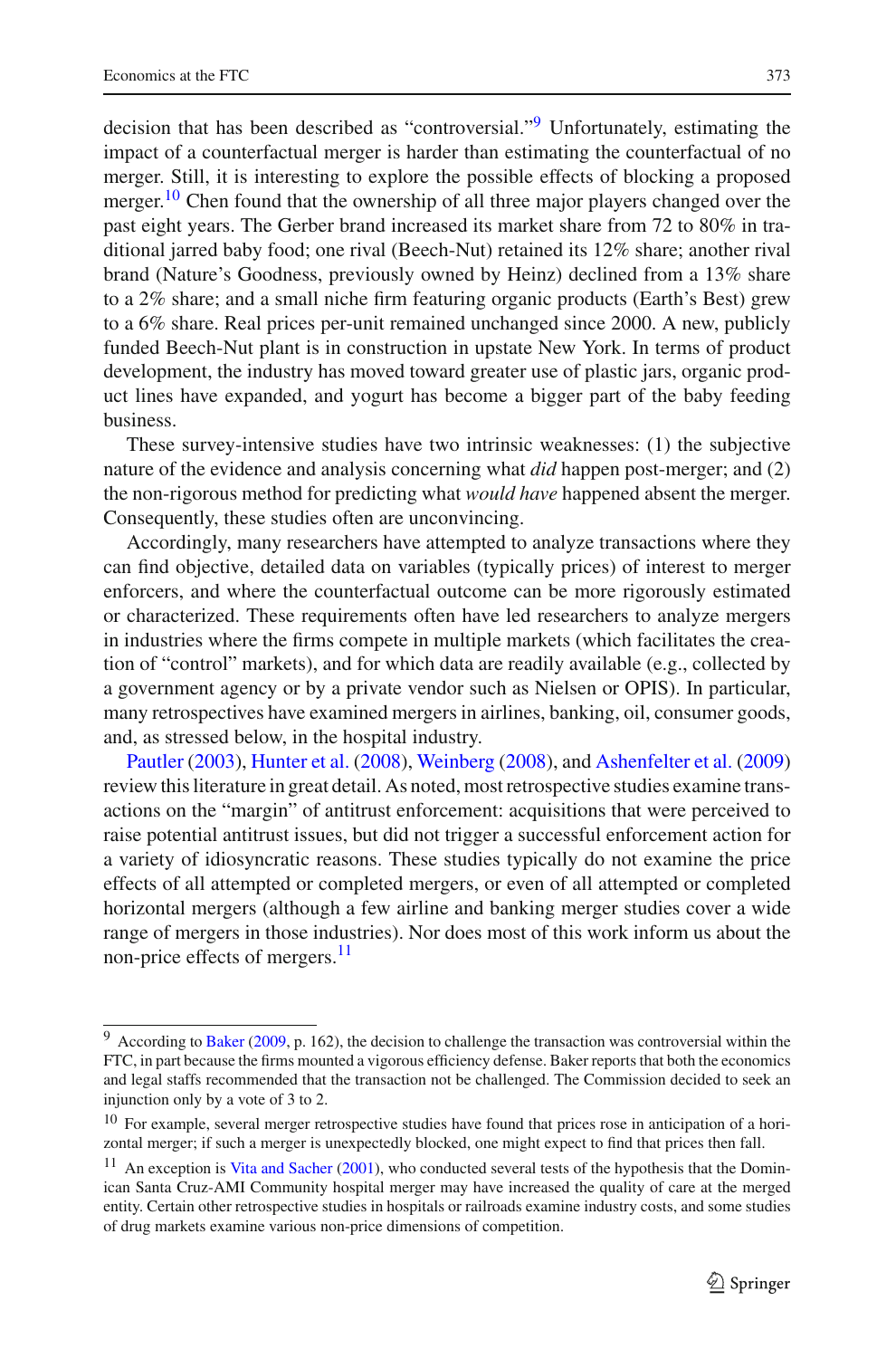The FTC's Bureau of Economics has produced many of these analyses. Among the first was the [Barton and Sherman](#page-15-10) [\(1984\)](#page-15-10) study of two mergers in microfilm production, where data from competitive bidding for microfilm was used as a cost control.<sup>12</sup> Later, [Schumann et al.](#page-16-9) [\(1992](#page-16-9)) conducted an ex-post evaluation of three mergers, including one in the titanium dioxide industry. Because the industry was not characterized by local markets, they could not define a control group by looking at the market in an otherwise similar area with no merger. Instead, they used a reduced form time series model of industry pricing to simulate the "but-for" pricing in the no-merger counterfactual.

More recently, FTC economists have completed a number of retrospective analyses of horizontal and vertical transactions in oil-related markets. [Simpson and Taylor](#page-16-10) [\(2008\)](#page-16-10) analyzed Marathon Ashland Petroleum's (MAP) 1999 acquisition of the Michigan assets of Ultramar Diamond Shamrock (UDS), while [Taylor and Hosken](#page-16-11) [\(2007\)](#page-16-11) studied the refining and marketing joint venture of Marathon and Ashland that originally formed MAP. [Taylor et al.](#page-16-12) [\(2007\)](#page-16-12) analyzed the Thrifty/ARCO transaction involving retail gasoline stations. The first two studies found no adverse price effects for consumers, and the third found a small and statistically insignificant adverse price effect.[13](#page-5-1)

FTC economists have analyzed mergers in numerous other industries. For example, [Ashenfelter and Hosken](#page-15-11) [\(2010\)](#page-15-11) studied the competitive effects of five mergers involving various consumer products and found price increases associated with four of the transactions.<sup>14</sup>

The FTC is not alone in studying merger outcomes. Economists at the Department of Justice and several academics also have conducted retrospective merger analyses.[15](#page-5-3) So far, the literature has produced a range of results. Merger retrospectives that use case studies, or samples based on "close call" mergers that were not blocked, have repeatedly found post-merger price increases. Although no recent published census of the literature exists, it is almost surely true that price increases are found over half the time. Substantial post-merger price increases have been found in mergers between publishers of academic and legal journals. Price increases also have been frequently detected following mergers in hospital and airline markets. In addition, small adverse effects on consumers have been routinely observed following mergers in the banking industry. Finally, modest price increases have been detected following mergers in various branded consumer goods markets.

<sup>&</sup>lt;sup>12</sup> The paper originally appeared as Bureau of Economics Working Paper #98 in August 1983.

<span id="page-5-1"></span><span id="page-5-0"></span><sup>&</sup>lt;sup>13</sup> The [General Accounting Office](#page-15-12) [\(2004](#page-15-12)) also examined various oil industry mergers, but did not provide convincing evidence of post-merger price increases. See the FTC conference website and a 2004 critique at <http://www.ftc.gov/ftc/workshops/oilmergers/index.shtm.>

<span id="page-5-2"></span><sup>&</sup>lt;sup>14</sup> The transactions were: Pennzoil's purchase of Quaker State motor oil; Proctor and Gamble's purchase of Tambrands; General Mills' purchase of Chex cereal brands; the combination of liquor giants Guiness and Grand Metropolitan; and Aurora's (Mrs. Butterworth) purchase of Log Cabin breakfast syrup. Most of the merger retrospective studies mentioned above used unaffected local markets to obtain control groups. Ashenfelter and Hosken made use of product market variation, in the form of private label products, to provide the experimental control.

<span id="page-5-3"></span><sup>&</sup>lt;sup>15</sup> Mergers in several other industries areas have also recently been examined by academic authors, including mergers in pharmaceuticals, scholarly journals, telecommunications, newspapers, and railroads.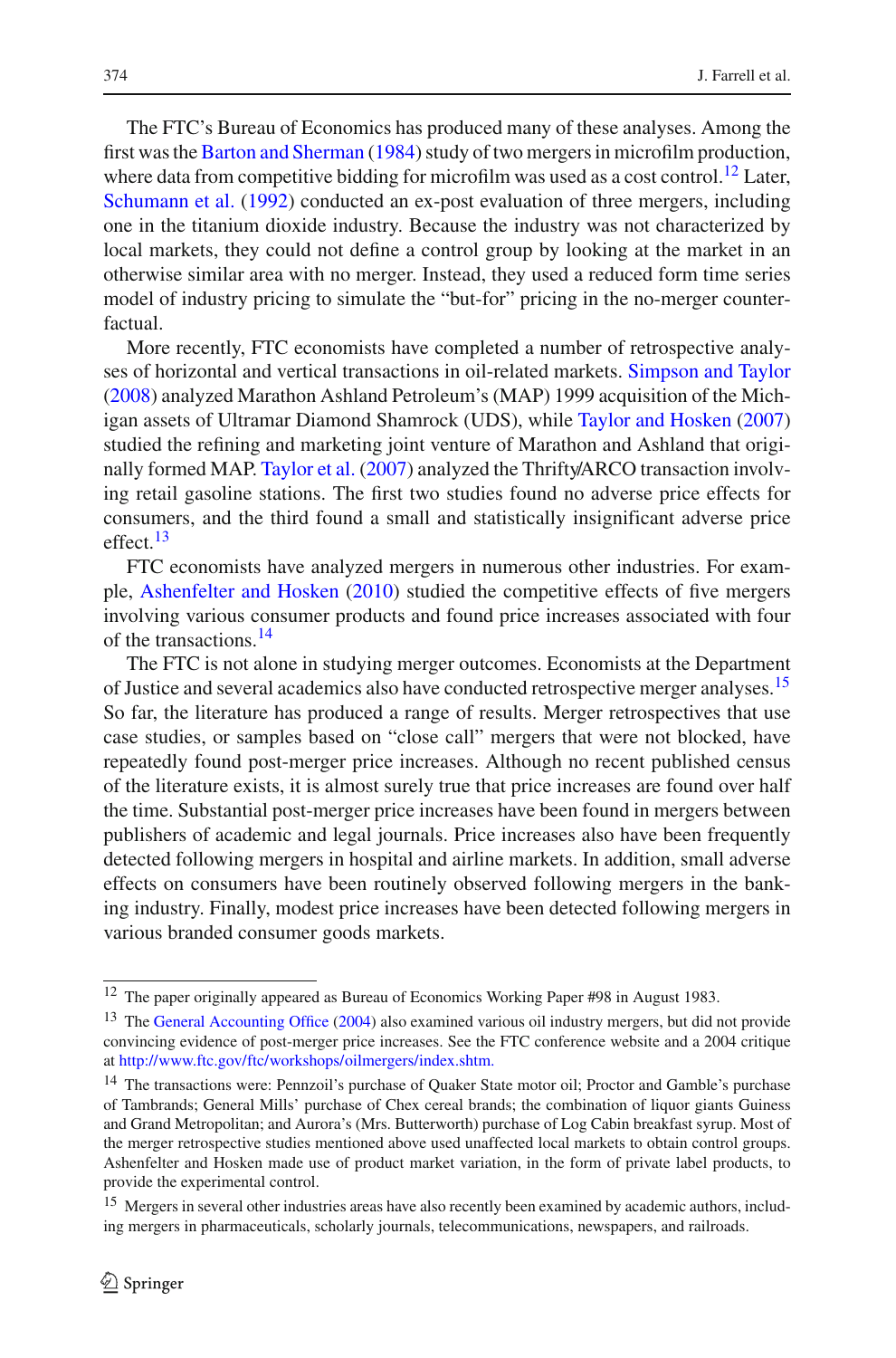On the other hand, the nascent literature on drug industry mergers indicates that these mergers have not produced consistent effects (for good or for ill) on a range of measures of performance and R&D outcomes. Similarly, studies of mergers in the US oil industry have produced no evidence of significant adverse price effects in the antitrust markets that were the focus of the studies.

Indeed, beneficial effects have been uncovered in several retrospective merger studies. For example, in the small number of studies that examined post-merger cost effects, cost decreases following mergers have been found in hospital campus consolidations, in railroad consolidations, and in backroom operations of banks. Studies of bank mergers also have found evidence of better risk-matching for bank customers. In addition, consumer price decreases have been seen in Italian banking, although the effects take three years to be visible. Furthermore, efficiencies have been uncovered following certain airline consolidations, including alliances that fall short of outright mergers. Most of the mergers examined in this literature were not challenged by the antitrust authorities, so one might not have expected to see consistent or large price increases.

#### <span id="page-6-0"></span>**3 The FTC's Hospital Merger Retrospectives**

In 2001, Vita and Sacher published a study of a 1990 merger between two Santa Cruz (California) hospitals using a set of similar hospitals as the control. They found a significant post-merger price increase at both the acquiring hospital and its principal rival. This study served as a model for three more recent studies that we discuss here.

In 2009, the FTC's Bureau of Economics released three working papers that analyzed the competitive effects of four consummated hospital mergers. These transactions were: (1) Evanston Northwestern Healthcare's (ENH) purchase of Highland Park Hospital (HPH) in Highland Park, Illinois, in 2000; (2) the merger (also in 2000) of St. Therese Medical Center (STMC) and Victory Memorial Hospital (VMH), in Waukegan, Illinois; (3) Sutter's 1998 acquisition of Summit, a nonprofit hospital located in Oakland, California, which combined Summit with Sutter's Alta Bates hospital in Berkeley, California; and (4) the 1998 acquisition by New Hanover Regional Medical Center ("New Hanover") of Columbia Cape Fear Memorial Hospital ("Cape Fear") in Wilmington, North Carolina. These studies were part of the FTC's Hospital Merger Retrospectives Project. This project studied the competitive effects of consummated hospital mergers with two interrelated goals: to identify potential targets of FTC enforcement actions; and better to inform the FTC "about the consequences of particular transactions and the nature of competitive forces in health care.["16](#page-6-1)

Although hospital mergers, like any merger between competitors, potentially can affect both price and nonprice aspects of competition, these four studies focused on whether the mergers caused inpatient prices to private payers to increase anticompetitively. All four studies used essentially the same empirical method: compare the change in inpatient prices (from pre-merger to post-merger) at the merged hospitals, to the corresponding change in prices over the same period at a group of "control" hospitals, chosen to have similar characteristics to the merging hospitals, but to be

<span id="page-6-1"></span><sup>16</sup> See [Muris](#page-16-13) [\(2002](#page-16-13), especially pp. 9–10).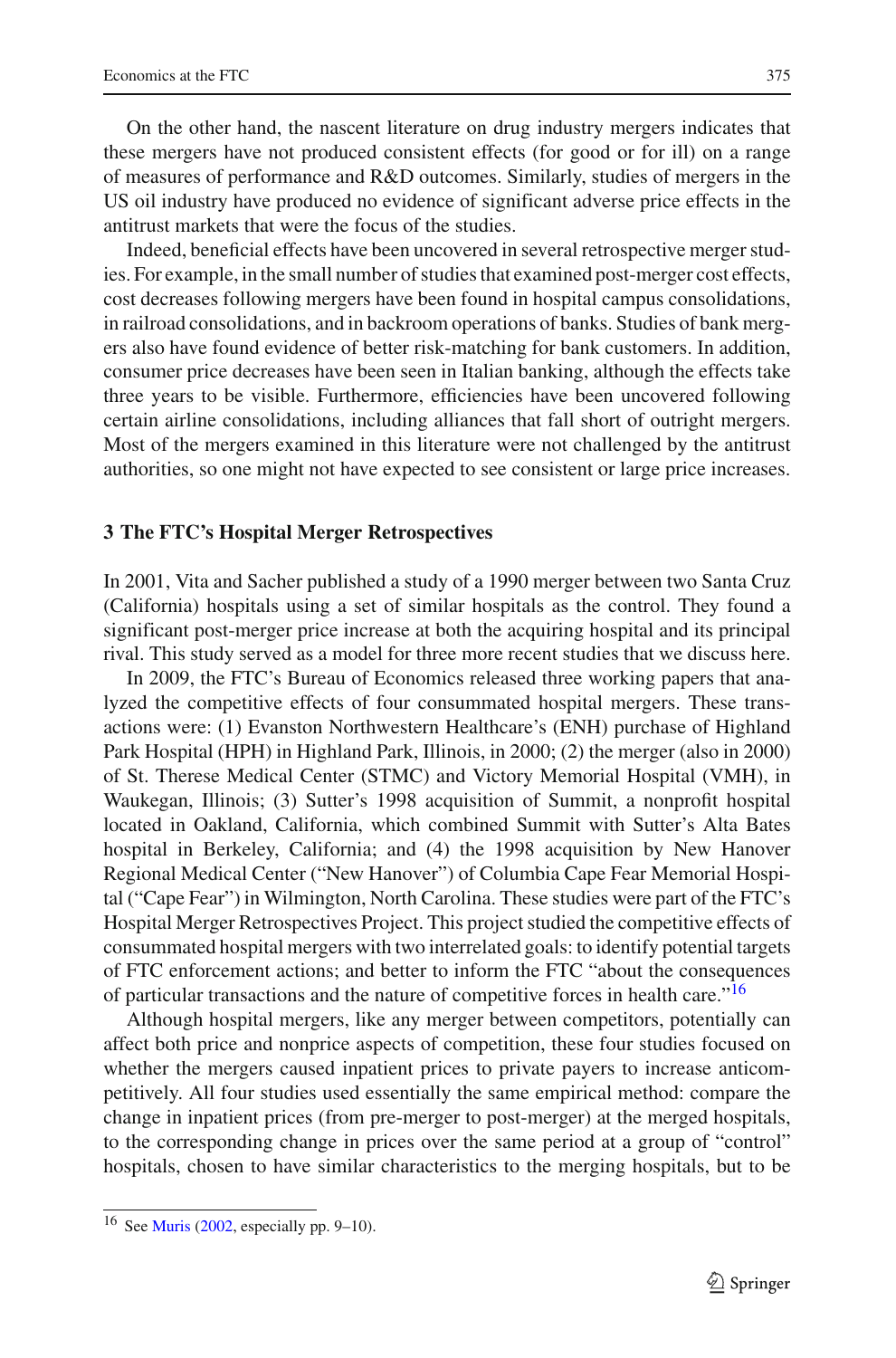relatively unaffected by the transaction. The studies did not examine the impact of the transactions on outpatient prices, nor did they analyze the effects of the transactions on non-price competition (e.g., quality of care). $17$ 

Beyond shedding light on merger outcomes in general, these studies can help address one long-standing question in antitrust policy: a substantial number of US hospitals are organized as "not-for-profit" (NFP) entities. As [Phillipson and Posner](#page-16-14) [\(2009\)](#page-16-14) recently observed, "[t]he fact that NFP firms cannot distribute profits to their 'owners' has persuaded some judges and scholars that such firms are not as interested in exploiting market power as [for-profit] firms are." This belief has contributed to the unsuccessful efforts by the FTC and the Department of Justice to challenge pro-posed mergers between NFP hospital competitors.<sup>[18](#page-7-1)</sup> By examining the impact of such mergers retrospectively, scholars can test directly the validity of this conjecture.

#### 3.1 Empirical Methodology

#### *3.1.1 Difference-in-Differences*

Although scholars have used differing techniques to estimate the effects of consummated mergers, the most popular technique—and the technique used in most of the recent FTC studies—is the "difference-in-differences" ("D-I-D") method. This research approach attempts to mimic, to the greatest possible extent, the design of controlled experiments [\(Meyer 1995\)](#page-16-15). This technique long has enjoyed widespread use in other areas of economics (most importantly, labor economics)[,19](#page-7-2) but it is also sometimes well-suited to the analysis of other events, such as changes in market structure.

Applied to hospital mergers, the D-I-D method compares the change in prices (pre-merger to post-merger) $^{20}$  $^{20}$  $^{20}$  at the merged hospitals to the change in price over the same period at a group of "control" hospitals similar to the merging hospitals, but not affected by the transaction. In regression terms, the analyst estimates some version of the following equation:

$$
\ln p_i = \alpha + \beta \times M_i + \gamma \times \text{POST}_i + \delta \times M_i \times \text{POST}_i + \lambda \times X_i + \varepsilon_i
$$

where ln  $p_i$  = the log of the price charged for an admission *i*;  $M_i = 1$  if admission *i* is at a merging hospital, 0 otherwise;  $\text{POST}_i = 1$  if admission *i* occurs in post-merger period, 0 otherwise;  $X_i = a$  vector of characteristics for admission *i*, such as age and sex of patient; type of insurance plan (e.g., PPO, HMO); diagnosis code for admission *i*; and hospital type (e.g., teaching, for-profit, public);

<sup>&</sup>lt;sup>17</sup> The investigations of these transactions (and any litigation) would have addressed those issues.

<span id="page-7-0"></span><sup>&</sup>lt;sup>18</sup> See [Richman](#page-16-16) [\(2007\)](#page-16-16).

<span id="page-7-1"></span><sup>&</sup>lt;sup>19</sup> Many examples are provided by [Imbens and Wooldridge](#page-16-17) [\(2009,](#page-16-17) especially pp. 67–71).

<span id="page-7-3"></span><span id="page-7-2"></span><sup>&</sup>lt;sup>20</sup> In merger policy, the terms "pre-merger" and "post-merger" are often used to mean "without the merger" and "with the merger." It is sometimes clarified that this usage does not mean chronologically prior to and after the merger. Here we *do* mean the latter. Because chronologically pre- and post-merger data play an important role in most merger retrospectives that seek to estimate actual-versus-counterfactual pricing, there is scope for confusion in this usage.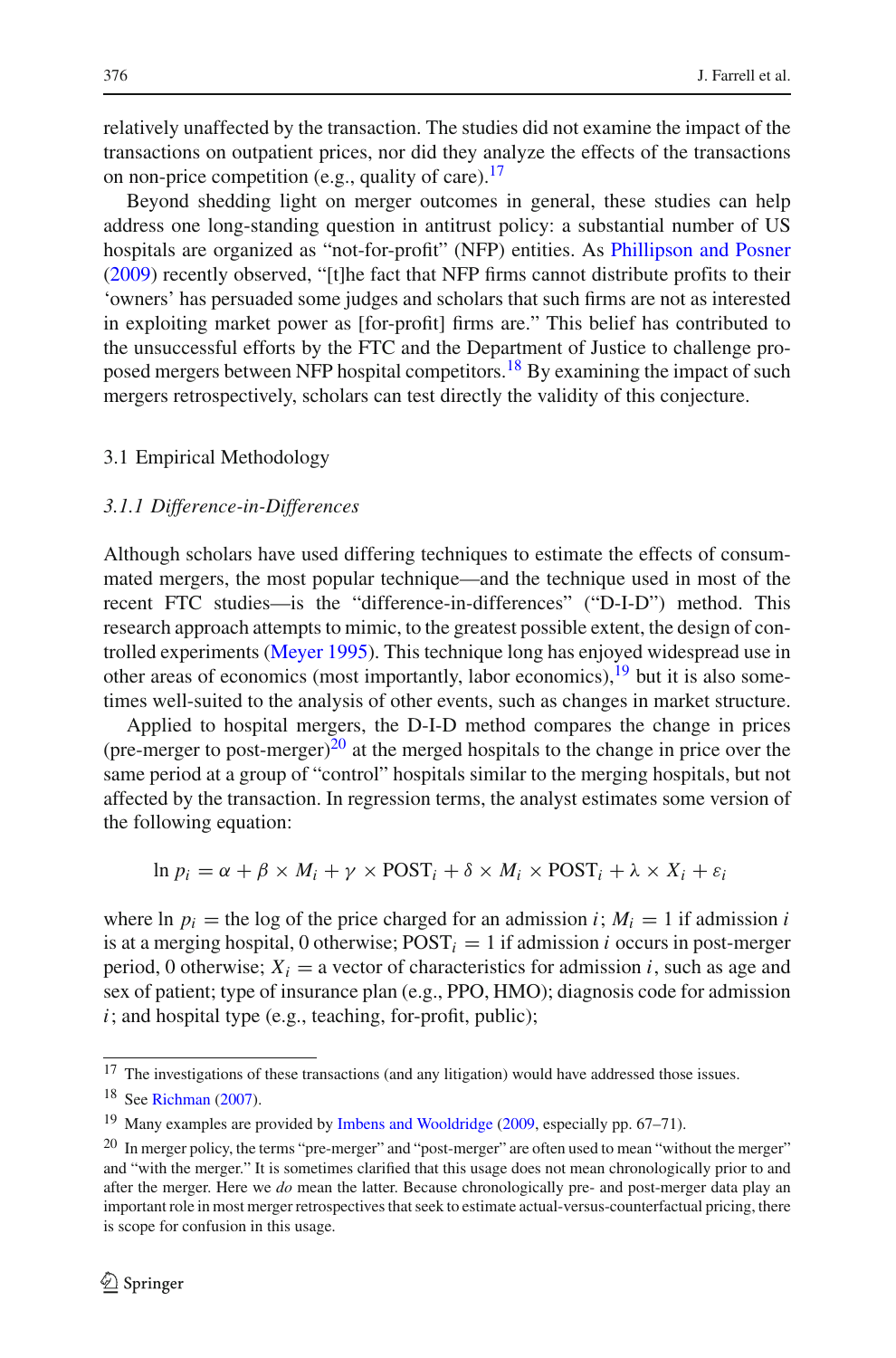#### $\varepsilon_i$  = error term.

In this specification, the parameter  $\delta$  is the D-I-D estimate of the merger effect. If the estimated coefficient  $\delta$  is to provide a valid measure of the price effect of the merger, a number of conditions must hold (see [Meyer 1995,](#page-16-15) pp. 152–153, for a thorough discussion). Probably most important among these is the suitability of the "control" group. Ideally, the control group should consist of firms that closely resemble (in terms of cost, demand, and competitive environment) the merged entities, but which were unlikely to have been affected by the merger.<sup>21</sup> As discussed below, selecting good control groups was a major challenge in the recent FTC studies.

#### *3.1.2 Data*

All of the hospital studies used data on actual amounts paid for private inpatient admissions. These data were obtained via subpoena from both the merged entities and from the private payers with which the merged entities had contracts during the pre- and post-merger periods. The payers also supplied data on admissions at hospitals in the control groups. As an additional check on data validity, the authors also employed Medicare Cost Reports and, where available, data from state Public Health Departments, which often collect information on hospital inpatient admissions.

Constructing "price" and other basic variables for empirical analysis is a much more formidable task in hospital markets than in other markets (e.g., airlines, banks, oil) where retrospective studies have been conducted, as [Haas-Wilson and Garmon](#page-15-13) [2009,](#page-15-13) (pp. 16–18), discuss. The starting point is the private payer claims data. In those data, the unit of observation is a "claim," which corresponds to a particular procedure or service. A single hospital admission—the unit of observation that is the ultimate focus of the empirical analysis—generally will consist of many "claims," so the analyst must aggregate (using patient ID numbers and dates of admission/discharge) these multiple claims to determine the amount paid for an entire "admission." Typically, the payer data contain information on: (1) the amount paid by the insurer; (2) the amount paid by the patient; (3) information about the patient (e.g., age, sex); and (4) information about the admission (e.g., admission length, diagnosis codes, and procedure codes). The patient- and admission-specific information enables the analyst to control for the extraordinary degree of heterogeneity in hospital admissions that doubtless accounts for much of the observed variation in "prices" across hospitals and over time. If this heterogeneity changes over time, it will be correlated with the merger; failing to control for it could bias the estimated merger effect. In addition, failure to control for these other factors could cause the estimates to be so imprecise that no effect is found even if one exists.

<span id="page-8-0"></span><sup>21</sup> If the equation correctly captured all of the effects of hospital characteristics this would be unnecessary; and if it came close to doing so, then the inclusion of a larger control group would be worthwhile, even encompassing non-comparable hospitals. The prevailing judgment is that the equation and estimation techniques cannot be expected to do such a good job; and thus, although it is prudent to include hospital characteristics in the equation, one should seek to limit the control group to closely comparable (other than involvement in the merger) hospitals.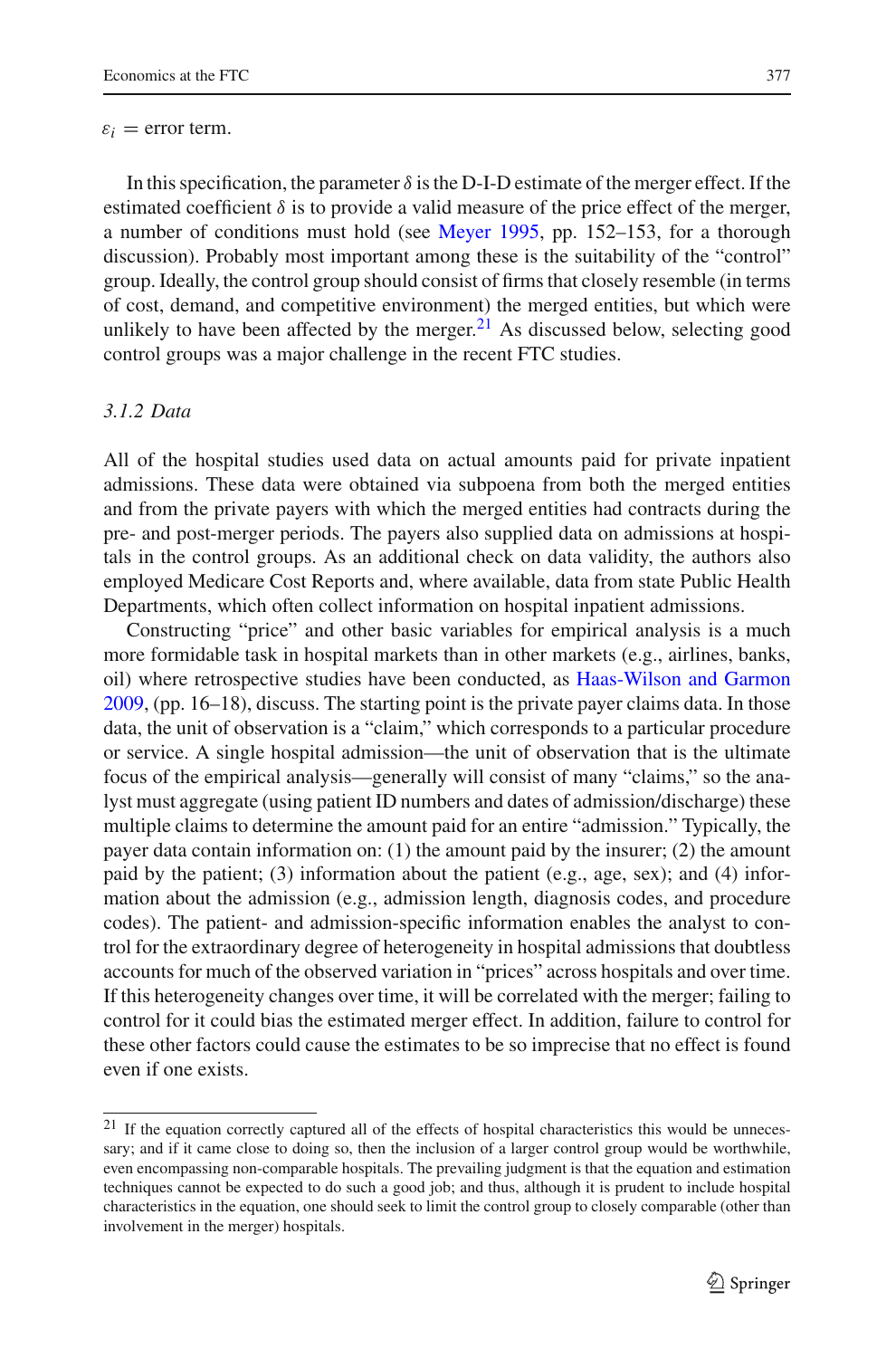The analysis also takes account of hospital-specific and payer-specific characteristics that could affect prices. Typically, this involves incorporating either categorical or continuous variable measures of attributes such as: Medicare and Medicaid patient share, teaching status, for-profit status, total bed size, overall casemix, and type of insurance plan (e.g., PPO, HMO, or indemnity). Controlling for these factors reduces the error variance and may (if they are correlated with the merger) reduce bias in the estimate of the merger effect.

#### 3.2 Evanston Northwestern/Highland Park and St. Therese/Victory

On January 1, 2000, Evanston Northwestern Healthcare (ENH)—a 500-bed two-hospital system consisting of a teaching hospital in Evanston, Illinois, and a community hospital in Glenview, Illinois—purchased the 160-bed Highland Park Hospital (HPH), its nearest rival to the north. On February 1, 2000, Provena St. Therese Medical Center (STMC) and Victory Memorial Hospital (VMH), both community hospitals located in Waukegan, Illinois, combined to form Vista Health. All four hospitals were operated as not-for-profit entities.

The FTC opened formal investigations of both transactions in 2002. Finding no evidence of actual anticompetitive effects, the FTC closed its investigation of the Waukegan transaction in 2004.<sup>[22](#page-9-0)</sup> However, that same year the FTC issued an administrative complaint against ENH, alleging that its acquisition of Highland Park reduced competition, resulting in higher inpatient prices.<sup>23</sup> The case was tried before an administrative law judge. The judge held that the transaction indeed had allowed the merged hospitals to raise price anticompetitively. As a remedy, he ordered ENH to divest Highland Park. On appeal, the FTC Commissioners (acting in their appellate role) affirmed the administrative law judge's finding that the merger violated the Clayton Act; however, the FTC eschewed divestiture in favor of a remedy that required separate contracting for the Evanston Northwestern and Highland Park hospitals, subject to binding arbitration. $^{24}$  $^{24}$  $^{24}$ 

Haas-Wilson and Garmon [\(2009](#page-15-13)) analyzed the competitive effects of both transactions using four years of claims data obtained from the five largest private payers in the Chicago area. Haas-Wilson and Garmon found it somewhat difficult to create an "ideal" control group (i.e., hospitals similar to the merged entity, but unaffected by the transaction). They addressed this problem by carrying out the analysis with multiple control groups, arguing that "if the results are robust across multiple control

<sup>22</sup> See [http://www.ftc.gov/os/caselist/0110225/040630ftcstatement0110225.shtm.](http://www.ftc.gov/os/caselist/0110225/040630ftcstatement0110225.shtm)

<span id="page-9-0"></span><sup>23</sup> See [http://www.ftc.gov/opa/2004/02/enh.shtm.](http://www.ftc.gov/opa/2004/02/enh.shtm)

<span id="page-9-2"></span><span id="page-9-1"></span><sup>&</sup>lt;sup>24</sup> On October 16, 2007, a group of eight health economists led by David Dranove filed a brief comment questioning the wisdom and viability of the behavioral remedy. The FTC noted that conduct remedies are not often preferred in merger situations, but in this case, the agency accepted the remedy as final on April 28, 2008. See Brief *Amicus Curiae* of Economics Professors and Opinion of the Commission on Remedy, each in the matter of Evanston Northwestern Health Care Corporation, Docket No. 9135. Undoubtedly, it is often difficult to craft an effective and efficient remedy for an anticompetitive merger after-the-fact, which was a major reason for the enactment of the Hart-Scott-Rodino Act of 1976, which required pre-merger notification to the FTC and the DOJ.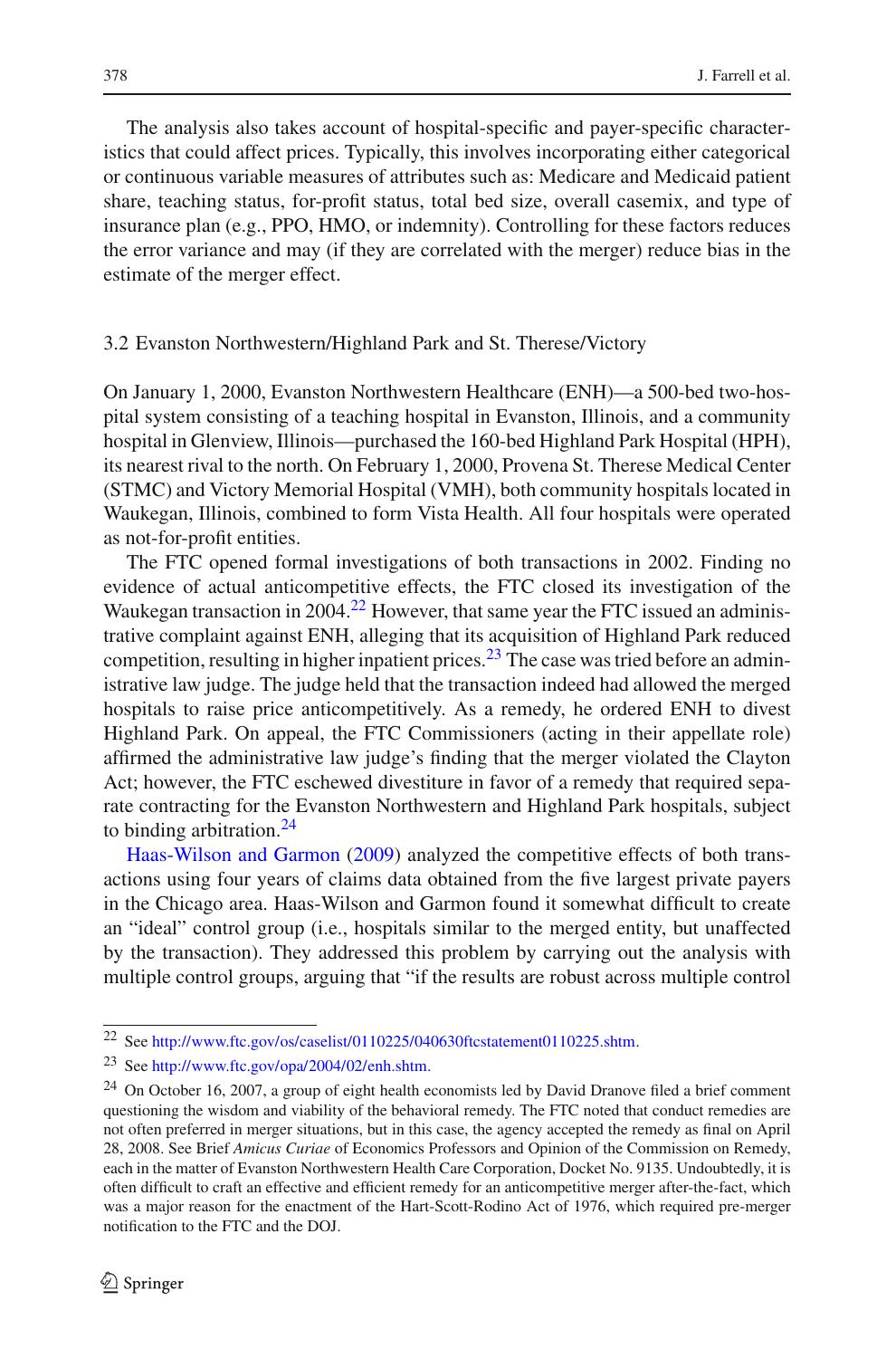groups, we can be confident that the measured net price change at the merged hospitals adequately controls for demand and cost shocks in the area."

Their first, and broadest, control group (Control Group 1) consisted of all non-federal general acute-care hospitals in the Chicago Primary Metropolitan Statistical Area (PMSA). As they note, using this control group poses two potential sources of bias. First, some of these hospitals were themselves involved in mergers during the relevant time period; this will tend to mask anticompetitive effects of the merger under study if the other mergers were also anticompetitive, but to exaggerate such effects if the other mergers were pro-competitive (led to lower prices among the control group). Second, some of these hospitals may have changed their prices in response to any merger-induced price changes by the merged entity; this will tend to bias towards zero the estimates of any effect of the merger.

To deal with the first source of possible bias, Haas-Wilson and Garmon also created a second control group, consisting of all non-federal general acute-care hospitals in the Chicago PMSA that *were not* involved in mergers between 1996 and 2002 (Control Group  $2$ ).<sup>[25](#page-10-0)</sup>

Because ENH is a teaching hospital, Haas-Wilson and Garmon also created two additional control groups of teaching hospitals specifically for the ENH/HPH analysis to account for the cost shocks that teaching hospitals faced in this time period. The first consisted of non-federal general acute-care hospitals in the Chicago PMSA that had residency programs at the time of the merger (Control Group 3). The second consisted of all of the non-federal general acute-care hospitals in the Chicago PMSA that had more than 0.25 residents and interns per staffed bed between 1998 and 2002 (Control Group 4). There were thus four control groups for the ENH/HPH analysis.

Last, because STMC and VMH are nonteaching community hospitals, Haas-Wilson and Garmon also created a control group consisting of all the non-teaching nonfederal general acute-care hospitals (i.e., "community hospitals") in the Chicago PMSA as a control group specifically for the STMC/VMH price change estimates (Control Group 5). There were thus three control groups for the STMC/VMH analysis.

Haas-Wilson and Garmon estimated Equation 1 above on a payer-by-payer basis for the five major payers in the Chicago area. Their key results are presented in Tables [1](#page-11-0) and [2](#page-11-1) below. They found that in the case of the ENH-Highland Park merger, four of the five payers experienced large and statistically significant price increases. This finding was robust both to the choice of control group, as well as to the choice of casemix adjustment. $26$  For the STMC/VMH merger, the results were very different. There, only Payer D experienced consistent post-merger price increases relative to the control groups; Payer A experienced significant increases relative to two of the

<span id="page-10-0"></span><sup>&</sup>lt;sup>25</sup> Haas-Wilson and Garmon considered creating a control group of non-merging hospitals from outside the Chicago area to avoid this bias from rival effects. They decided against this option because they concluded that there are no healthcare markets in downstate Illinois that are sufficiently similar to Chicago, and also because several of the insurers doing business in Chicago had few contracts elsewhere in the state, thus limiting the amount of data available on these downstate hospitals.

<span id="page-10-1"></span><sup>&</sup>lt;sup>26</sup> Haas-Wilson and Garmon used six different methods to adjust for casemix complexity. Here, we have presented their results, which correspond to adjustment via "All Patient Refined Diagnosis Related Groups" (APDRG)/"Severity of Illness" (SOI) dummy variables. Their results are robust in both magnitudes and significance with respect to variations in the method of casemix adjustment.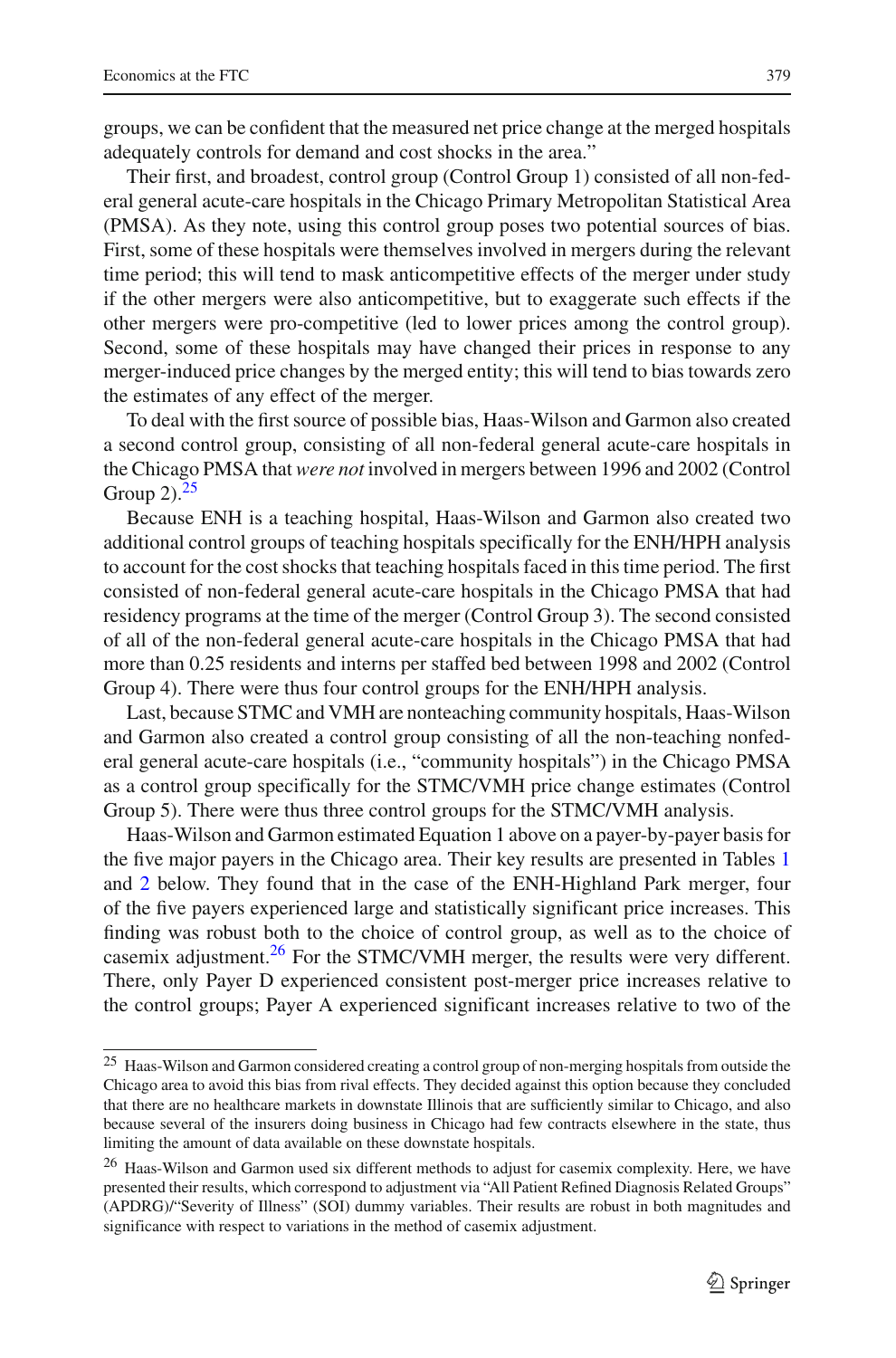<span id="page-11-0"></span>

|         | Control Group 1 | Control Group 2 | Control Group 3 | Control Group 4 |
|---------|-----------------|-----------------|-----------------|-----------------|
| Payer A | 23.1            | 35.1            | 24.9            | 30.4            |
| Payer B | 17.2            | 26.5            | 16.3            | 17.8            |
| Payer C | $-0.8$          | 3.8             | $-0.8$          | 0.2             |
| Payer D | 55.7            | 64.9            | 50.1            | 48.7            |
| Payer E | 11.0            | 20.1            | 12.2            | 15.2            |

**Table 1** Estimated percentage post-merger price change at ENH/HP hospital

*Source*: [Haas-Wilson and Garmon](#page-15-13) [\(2009\)](#page-15-13) (Table 2, column 1). The estimated changes are different from zero at *p* = 0.01 level of significance, *except* for payer C, for which none of the estimated changes are different from zero at conventional levels of significance, and for Control Group 4 for Payer E, which is significant at the 0.10 level. Control Group 1 consists of Chicago PMSA hospitals; Control Group 2 consists of non-merging Chicago PMSA hospitals; Control Group 3 consists of Chicago PMSA teaching hospitals; and Control Group 4 consists of major teaching hospitals in the Chicago PMSA

**Table 2** Estimated percentage post-merger price change at STMC/VMH hospital

<span id="page-11-1"></span>

|         | Control Group 1   | Control Group 2   | Control Group 5   |
|---------|-------------------|-------------------|-------------------|
| Payer A | $6.1^{b}$         | 10.7 <sup>a</sup> | 4.3               |
| Payer B | $-15.6^{\rm a}$   | $-11.6^{\rm a}$   | $-16.0^{\rm a}$   |
| Payer C | $-6.7a$           | $-5.4^{\rm a}$    | $-8.1^{\rm a}$    |
| Payer D | 18.9 <sup>a</sup> | $28.4^{a}$        | 26.9 <sup>a</sup> |
| Payer E | $-21.7^{\rm a}$   | $-19.7a$          | $-20.8a$          |

*Source*: [Haas-Wilson and Garmon](#page-15-13) [\(2009](#page-15-13)) (Table 3, column 1). Superscripts on coefficients: "a" = significantly different from zero at  $p = 0.01$  level; "b" = significantly different from zero at  $p = 0.05$  level. Control Group 1 consists of Chicago PMSA hospitals and Control Group 2 consists of non-merging Chicago PMSA hospitals. Control Group 5 consists of Chicago PMSA community hospitals

three control groups; and the other three payers (Payers B, C, and E) experienced post-merger price *decreases* relative to the control groups.

# 3.3 Sutter-Summit

In 1998, the Sutter hospital network acquired Summit, a non-profit hospital in Oakland, California. Sutter owned Alta Bates Medical Center, a 551 bed general tertiary care hospital located in neighboring Berkeley. Summit operated Summit Medical Center, a 534 bed general tertiary care hospital in Oakland, less than 3 miles away. Because Alta Bates and Summit Medical Center were the only two tertiary care hospitals serving the general population in the Berkeley-Oakland area, $^{27}$  this proposed acquisition raised competitive concerns, even though there were other hospitals in the area and both merging hospitals were non-profits. The California Attorney General filed suit

<span id="page-11-2"></span><sup>27</sup> [Tenn](#page-16-18) [\(2008](#page-16-18)) provides a more detailed discussion of the differences and similarities between the two merging institutions. He concludes that the two hospitals were very closely positioned to each other not just geographically, but in product space as well. One other general hospital existed in the area, but it served only Kaiser insurance patients.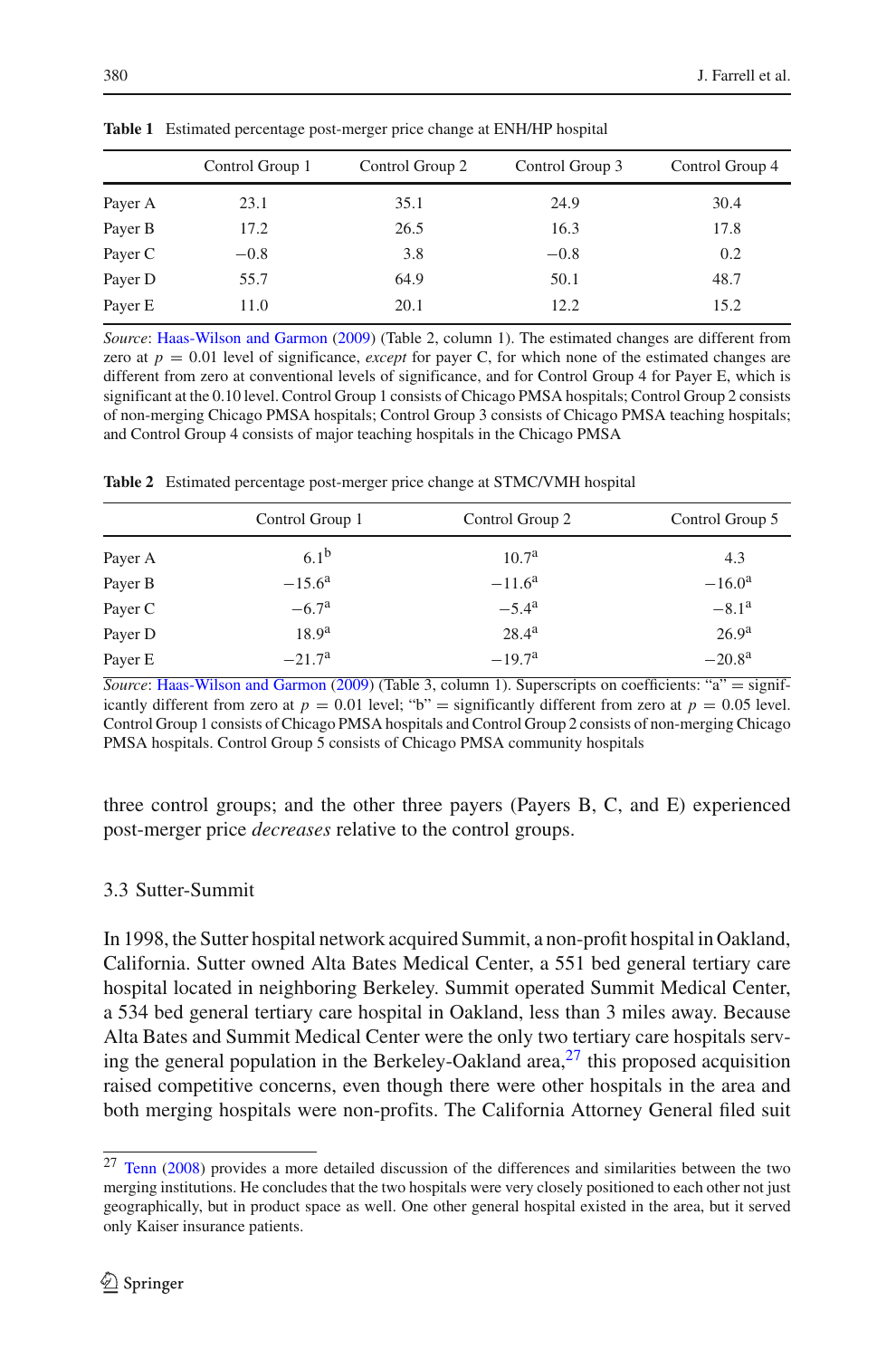|         | <b>Summit Medical Center</b> | Alta Bates Medical Center |
|---------|------------------------------|---------------------------|
| Payer 1 | 23.2 <sup>a</sup>            | 7.1                       |
| Payer 2 | $24.8^{b}$                   | $-8.7$                    |
| Payer 3 | $50.4^\circ$                 | $-2.4$                    |

<span id="page-12-0"></span>**Table 3** Estimated percentage post-merger price change at Summit Medical Center/Alta Bates

*Source*: [Tenn](#page-16-18) [\(2008,](#page-16-18) Table [2\)](#page-11-1). Superscripts on coefficients: "a" = significantly different from zero at  $p = 0.01$  level; "b" = significantly different from zero at  $p = 0.05$  level; "c" = significantly different from zero at the 0.06 level

to block the transaction, but the motion for a preliminary injunction was denied on December 27, 1999, on the grounds that (1) the relevant geographic market was much broader than the "Inner East Bay" alleged by the Attorney General, and (2) that Summit [Medical](#page-16-18) Center was a failing hospital, with no other potential purchasers.

Tenn [\(2008](#page-16-18)) analyzed the competitive effects of this transaction by applying the D-I-D method to pricing and admissions data obtained from the merged entity and from three large private payers. He constructed control groups by starting with urban, non-government, general service hospitals with at least 200 beds. He removed hospitals that recently had been involved in a merger, and any hospitals in the same metropolitan statistical area as these merged hospitals. This yielded, depending on the payer, a large (between 40 and 71) set of potential control hospitals.

Table [3](#page-12-0) summarizes Tenn's empirical findings. He found that Summit's price increase relative to the control group ranged from 23 to 50%, depending on the insurer. All of these estimated price changes were different from zero at the 0.06 level or better. By contrast, Tenn did not find a statistically significant price increase at Alta Bates for any of the payers. Indeed, the estimated price change to Payer 2 was −8.7%, albeit statistically insignificant.

Why did the Summit price increase so dramatically post-merger, compared to the control group, while the Alta Bates price may not have increased at all? Tenn speculates that this asymmetry might reflect the fact that Alta Bates was a large provider of hospital services to commercial insurance patients, while Summit was not. Accordingly, competition from Alta Bates was important pre-merger in constraining Summit's prices to private insurance payers. However, the converse was less important: Summit attracted relatively few commercial patients, suggesting that Alta Bates' pre-merger pricing was principally constrained by non-Summit hospitals. In other words, the diversion ratio (for commercial patients) from Summit to Alta Bates would have been large, whereas the diversion ratio from Alta Bates to Summit would have been small. Other things equal, this situation would lead one to expect a large post-merger price increase at Summit, and a smaller post-merger price increase at Alta Bates, consistent with Tenn's results.

## 3.4 New Hanover/Cape Fear

In 1998, New Hanover Regional Medical Center ("New Hanover") acquired Columbia Cape Fear Memorial Hospital ("Cape Fear"). The two hospitals were located about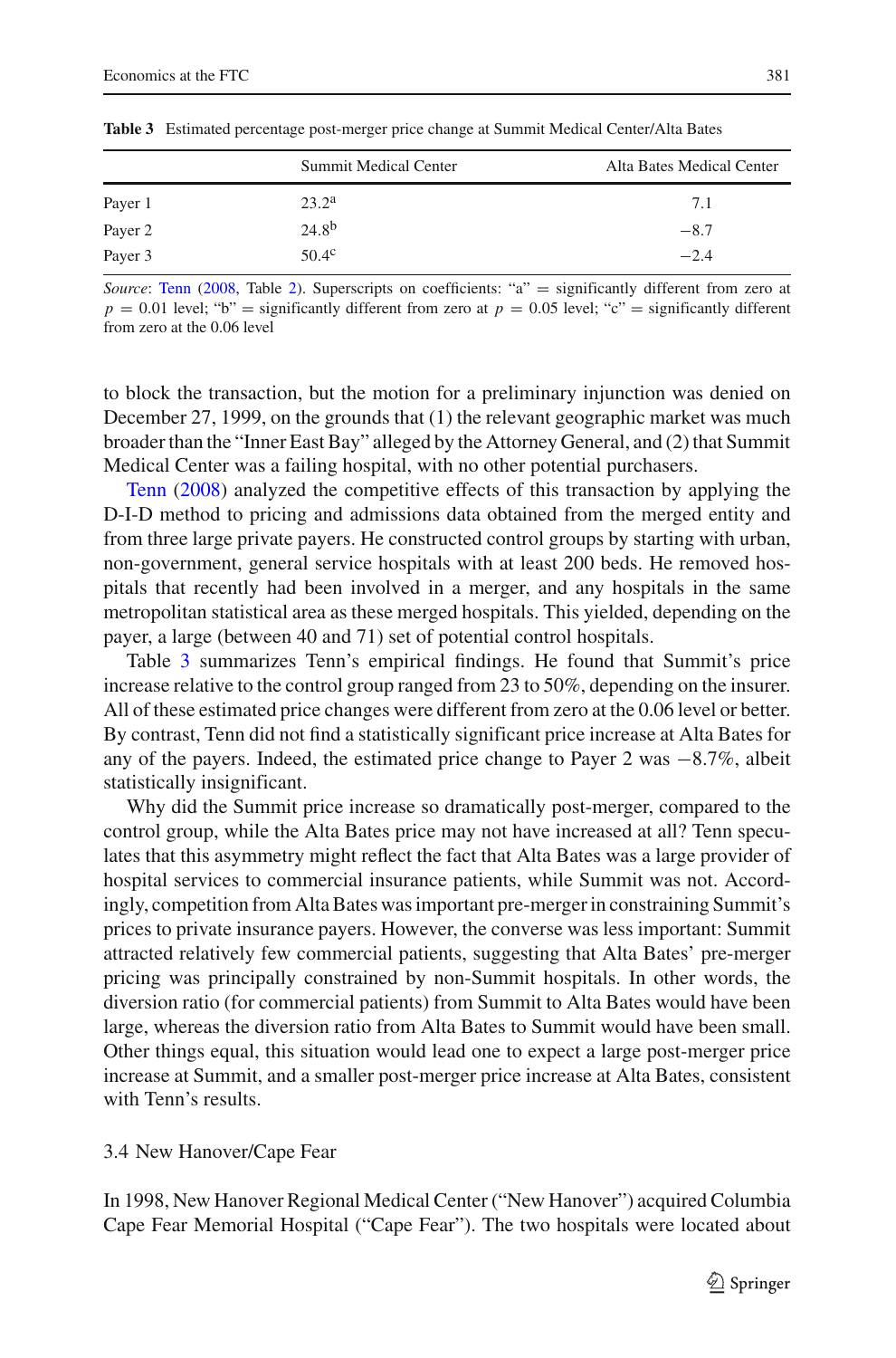|         | New Hanover/Cape Fear |
|---------|-----------------------|
| Payer 1 | $56.5^{b}$            |
| Payer 2 | $65.3^{a}$            |
| Payer 3 | 7.2                   |
| Payer 4 | $-30.0^{\rm a}$       |

<span id="page-13-0"></span>**Table 4** Estimated percentage post-merger price change at New Hanover/Cape Fear Hospital

*Source*: [Thompson](#page-16-19) [\(2009](#page-16-19), Table [4\)](#page-13-0). Superscripts on coefficients: "a" = significantly different from zero at  $p = 0.01$  level; "b" = significantly different from zero at  $p = 0.05$  level

6 miles apart in Wilmington, North Carolina; the next closest hospital was about 20 miles away. New Hanover was a large (546 bed) public non-profit hospital that offered a wide range of primary, secondary, and tertiary services. By contrast, Cape Fear was [a](#page-16-19) [small](#page-16-19) [\(109](#page-16-19) [b](#page-16-19)ed) community hospital that offered only general acute care services.

Thompson [\(2009](#page-16-19)) analyzed this transaction using essentially the same empirical framework as [Tenn](#page-16-18) [\(2008\)](#page-16-18), and [Haas-Wilson and Garmon](#page-15-13) [\(2009\)](#page-15-13). She obtained admissions data from New Hanover hospital and from four large private payers. Her control group was drawn from the set of 12 urban hospitals in North Carolina with over 400 beds. One of these hospitals was eliminated because it had been involved in a merger with a geographically proximate rival during the sample period; another two hospitals were eliminated for some payers because those payers did not contract with them during the sample period, yielding a control group of eleven hospitals for three of the payers and nine hospitals for the other payer.

Thompson's results, shown in Table [4,](#page-13-0) were much more mixed than was the case in the other three studies discussed above. Her results suggest that payers 1 and 2 experienced very large post-merger price increases (57 and 65%, respectively, both significant at the 1% level), while payer 3 experienced an estimated increase of 7.2% that was not statistically significant at conventional levels, and payer 4 enjoyed a substantial (−30%) price *decrease* (significant at the 1 percent level). Like the other authors, Thompson subjected her data to a wide variety of sensitivity tests for model specification, event windows, control groups, and data sources (see [Thompson 2009,](#page-16-19) pp. 13–15). Her results did not vary qualitatively in response to these modifications.

3.5 What Can We Learn From the FTC Hospital Retrospective Studies?

The FTC studies of consummated hospital mergers yield several insights for antitrust enforc[ers](#page-16-8) [and](#page-16-8) [policymakers.](#page-16-8) [First,](#page-16-8) [the](#page-16-8) [studies](#page-16-8) [corroborate](#page-16-8) [the](#page-16-8) [findings](#page-16-8) [of](#page-16-8) Vita and Sacher [\(2001\)](#page-16-8), that mergers between not-for-profit hospitals can result in substantial anticompetitive price increases. All of the four transactions discussed above involved not-for-profit entities, and in two of the four cases, the studies obtained powerful empirical evidence that the mergers were followed by substantial post-merger price increases that cannot reasonably be attributed to other causes.

Second, the studies indicate that hospital competition can be highly localized. The two mergers with the strongest evidence of anticompetitive price effects (Evanston-Northwestern/Highland Park and Sutter/Summit) occurred in large metro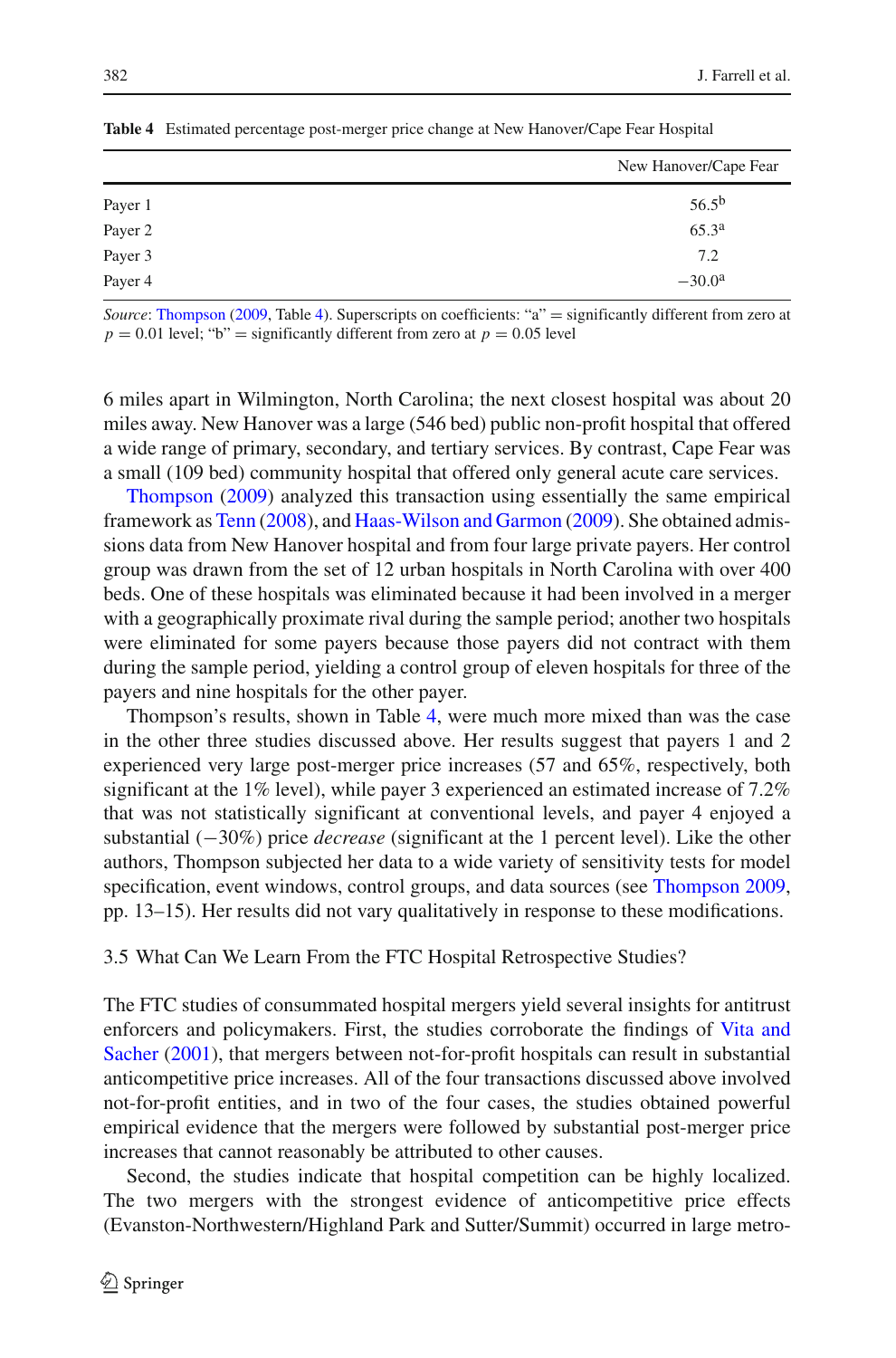politan areas with numerous other hospitals. Both a generous verbal market definition and some conventional quantitative methods for delineating hospital geographic markets (e.g., the "Elzinga-Hogarty" test)<sup>28</sup> would likely suggest quite a large geographic market, and hence quite a small corresponding index of concentration (e.g., the HHI); such indicia would normally be taken to suggest that the merger would be unlikely to reduce competition. Indeed, the judge invoked precisely this reasoning in denying California's request for a preliminary injunction in the Sutter/Summit case.<sup>29</sup> The results reported in [Tenn](#page-16-18) [\(2008](#page-16-18)) and [Haas-Wilson and Garmon](#page-15-13) [\(2009](#page-15-13)) suggest that this analysis was flawed.

Third, these and similar studies may provide the foundation for evaluating various methods for prospective evaluation of proposed mergers. During the past decade, it has become common for economists to predict the effects of horizontal mergers through the explicit estimation of a structural model of industry competition (see, e.g., [Werden and Froeb 1994;](#page-16-20) [Capps et al. 2003](#page-15-14); [Gaynor and Vogt 2003](#page-15-15)). Economists are now attempting to assess empirically the predictive performance of these simulation models by comparing predicted to actual outcomes for consummated mergers. [Peters](#page-16-21) [\(2006\)](#page-16-21) cond[ucted](#page-16-22) [such](#page-16-22) [an](#page-16-22) [exercise](#page-16-22) [for](#page-16-22) [consummated](#page-16-22) [airline](#page-16-22) [mergers,](#page-16-22) [while](#page-16-22) Weinberg and Hosken [\(2008](#page-16-22)) have examined consummated mergers in motor oil and maple syrup. [Balan and Brand](#page-15-16) [\(2009](#page-15-16)) have begun the task of evaluating structural models of hospital competition through Monte Carlo exercises; the next logical step in that line of research would be to simulate an actual hospital merger (e.g., ENH/Highland Park) and compare the predicted and actual price changes. An open question is how the simpler "upward pricing pressure" index proposed by [Farrell and Shapiro](#page-15-17) [\(2008\)](#page-15-17) performs in these respects. Similarly, one can use retrospectives to gauge the predictive accuracy of other indicia used or advocated for use in prospective merger analysis, such as customers' views of the merger or experts' assessments of the ease of entry.

## **4 Conclusion**

Merger retrospectives take many forms, ranging from relatively simple and inherently subjective interview-based reviews of a merger's outcome to highly complex, datadriven estimation of post-merger effects. The increasing availability of detailed data now allows for more rigorous empirical merger retrospectives. The Bureau of Economics at the FTC is taking advantage of this improvement to provide retrospective evidence when good candidates present themselves. The recent hospital work provides three new additions to the literature on merger outcomes. This literature indicates that price increases are not uncommon following mergers, notably in the banking, hospital, and airline industries. As [Carlton](#page-15-3) [\(2009\)](#page-15-3) has noted, given that prospective merger review is not perfect, one would expect to find that *some* mergers raise price even under a correctly calibrated standard; but the literature appears to find that such price increases are common. Unless those results are somehow biased, they may indicate that merger policy in recent decades has been too weak, at least within some industries.

<sup>28</sup> [Elzinga and Hogarty](#page-15-18) [\(1974\)](#page-15-18).

<span id="page-14-1"></span><span id="page-14-0"></span><sup>29</sup> California v. Sutter Health System, 130 F. Supp. 2d at 1124 (N.D. California, 2001).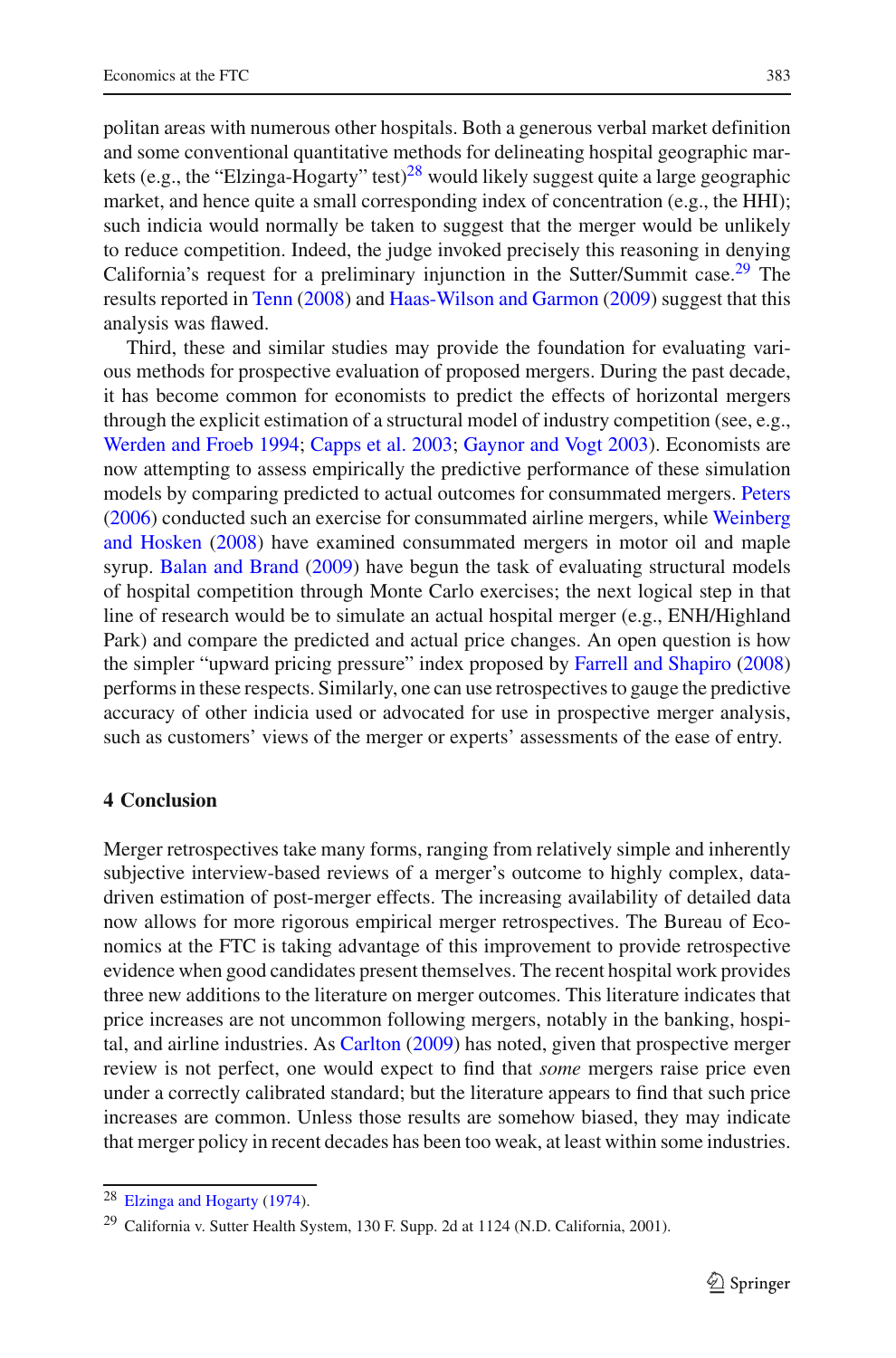The diversity of results across industries, however, is substantial, as the oil industry retrospectives reveal, and this suggests a different lesson: rather than simply asking whether horizontal merger control should be tightened at the margin, we can use retrospective studies to improve our ability to evaluate proposed mergers by better understanding the factors that drive pricing.

**Acknowledgments** The views expressed are those of the authors and do not necessarily represent those of the Federal Trade Commission or any individual Commissioner. We thank Jacqueline Westley for editorial assistance.

#### **References**

- <span id="page-15-11"></span>Ashenfelter, O. C., & Hosken, D. S. (2010). The effect of mergers on consumer prices: Evidence from five mergers on the enforcement margin. *Journal of Law & Economics* (forthcoming).
- <span id="page-15-8"></span>Ashenfelter, O., Hosken, D. S., & Weinberg, M. (2009). Generating evidence to guide merger enforcement. *Competition Policy International, 5*(1), 57–75.
- <span id="page-15-9"></span>Baker, J. B. (2009). Efficiencies and high concentration: Heinz proposes to acquire Beech-Nut. In J. E. Kwoka, Jr. & L. J. White (Eds.), *The antitrust revolution: Economics, competition, and policy* (5th ed.). New York: Oxford University Press.
- <span id="page-15-16"></span>Balan, D. J., & Brand, K. J. (2009). *Simulating hospital merger simulations*. Retrieved from [http://](http://works.bepress.com/david_balan/7) [works.bepress.com/david\\_balan/7.](http://works.bepress.com/david_balan/7)
- <span id="page-15-10"></span>Barton, D. M., & Sherman, R. (1984). The price and profit effects of horizontal merger: A case study. *Journal of Industrial Economics, 33*, 165–177.
- <span id="page-15-1"></span>Biscourp, P., Boutin, X., & Vergé, T. (2008). *The effects of retail regulations on prices: Evidence from the Loi Galland*. Institut National De La Statistique Et Des Études Économiques.
- <span id="page-15-4"></span>Breen, D. A. (2004). The Union Pacific/Southern Pacific rail merger: A retrospective on merger benefits. *The Review of Network Economics, 3*(3), 283–322.
- <span id="page-15-14"></span>Capps, C., Dranove, D., & Satterthwaite, M. (2003). Competition and market power in options markets. *RAND Journal of Economics, 34*, 737–763.
- <span id="page-15-3"></span>Carlton, D. W. (2009). Why we need to measure the effect of merger policy and how to do it. *Competition Policy International, 5*(1), 76–90.
- <span id="page-15-5"></span>Chen, V. (2009). *The evolution of the baby food industry 2000–2008*. Bureau of Economics, Federal Trade Commission, Working Paper # 297.
- <span id="page-15-2"></span>Coate, M. B., & Heimert, A. J. (2009). *Merger efficiencies at the Federal Trade Commission 1997–2007*. Retrieved from Federal Trade Commission website [http://www.ftc.gov/os/2009/02/](http://www.ftc.gov/os/2009/02/0902mergerefficiencies.pdf) [0902mergerefficiencies.pdf.](http://www.ftc.gov/os/2009/02/0902mergerefficiencies.pdf)
- <span id="page-15-0"></span>Cooper, J., Froeb, L., O'Brien, D., & Vita, M. (2005). Vertical antitrust policy as a problem of inference. *International Journal of Industrial Organization, 23*, 639–664.
- <span id="page-15-6"></span>European Commission., Buccirossi, P., Ciari, L., Duso, T., Fridolfsson, S., Spagnolo, G., & Vitale, C. (2006). *Ex-post review of merger control decisions*. Laboritorio di economica, antitrust, regolamentazione (Lear) for the European Commission's DG Competition.
- <span id="page-15-18"></span>Elzinga, K. G., & Hogarty, T. F. (1974). The problem of geographic market delineation in antimerger suits. *Antitrust Bulletin, 18*, 45–81.
- <span id="page-15-17"></span>Farrell, J., & Shapiro, C. (2008). *Antitrust evaluation of horizontal mergers: An economic alternative to market definition*. Working Paper presented at Federal Trade Commission/Northwestern University microeconomics conference, November 2008.
- <span id="page-15-15"></span>Gaynor, M., & Vogt, W. B. (2003). Competition among hospitals. *RAND Journal of Economics, 34*(4), 764–785.
- <span id="page-15-12"></span>General Accounting Office. (2004). *The effects of mergers and market concentration in the US petroleum industry*. Report to the Ranking Minority Member, Permanent Subcommittee on Investigations, Committee on Governmental Affairs, US Senate, United States General Accounting Office.
- <span id="page-15-13"></span>Haas-Wilson, D., & Garmon, C. (2009). *Two hospital mergers on Chicago's North Shore: A retrospective study*. Bureau of Economics, Federal Trade Commission, Working Paper # 294.
- <span id="page-15-7"></span>Hunter, G., Leonard, G. K., & Olley, G. S. (2008). Merger retrospective studies: A review. *Antitrust, 23*(1), 34–41.